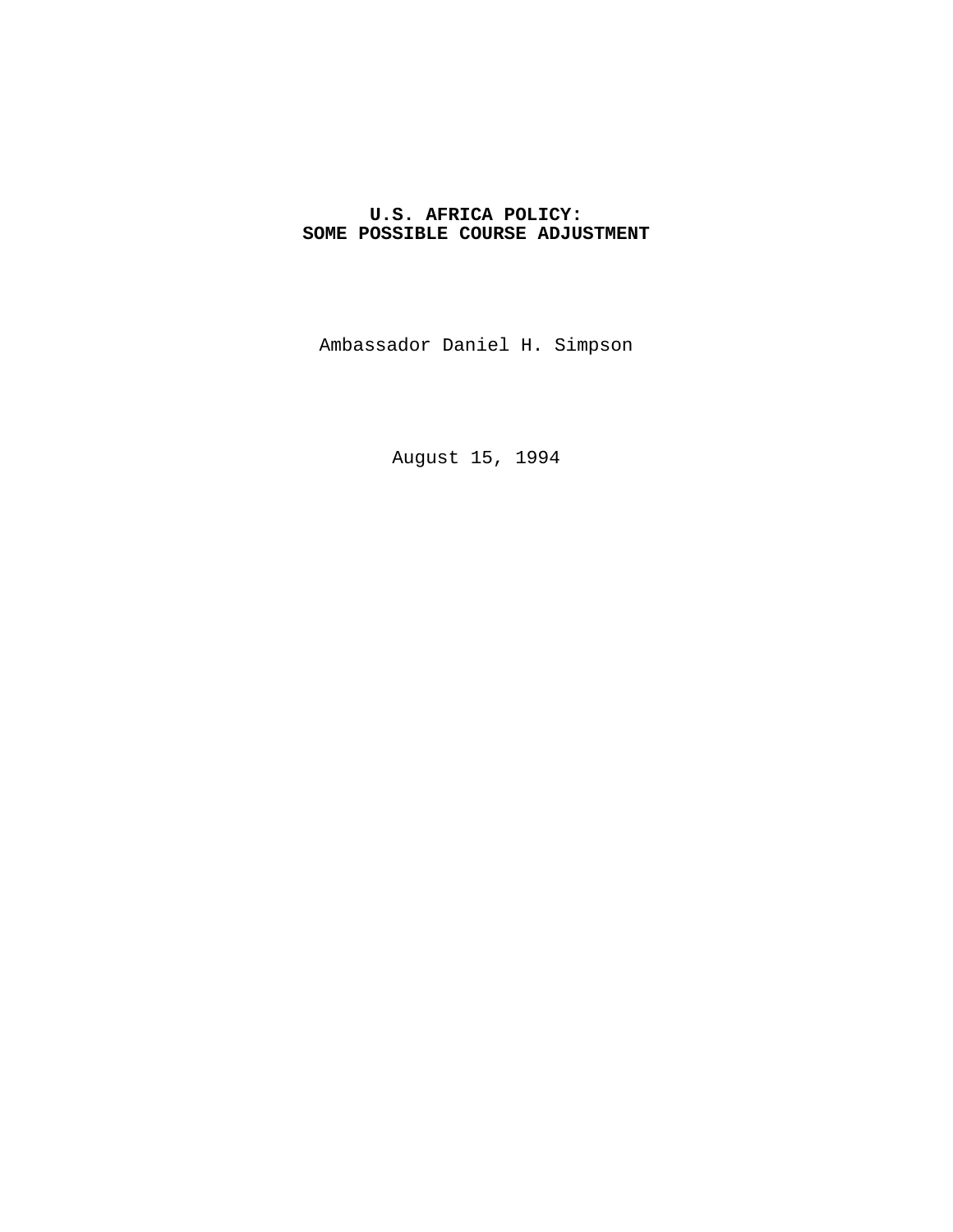#### \*\*\*\*\*\*

The author wrote this article while serving as the Deputy Commandant for International Affairs at the U.S. Army War College and before his assignment to the U.S. Liaison Office in Mogadishu. The views and opinions expressed are entirely his own and do not necessarily reflect those of the Department of State, the Department of the Army, the Department of Defense, or the U.S. Government.

#### \*\*\*\*\*\*\*

Comments pertaining to this report are invited and should be forwarded to: Director, Strategic Studies Institute, U.S. Army War College, Carlisle Barracks, PA 17013-5050. Comments also may be conveyed directly to the Director of Research by calling commercial (717) 245-3234 or DSN 242-3234.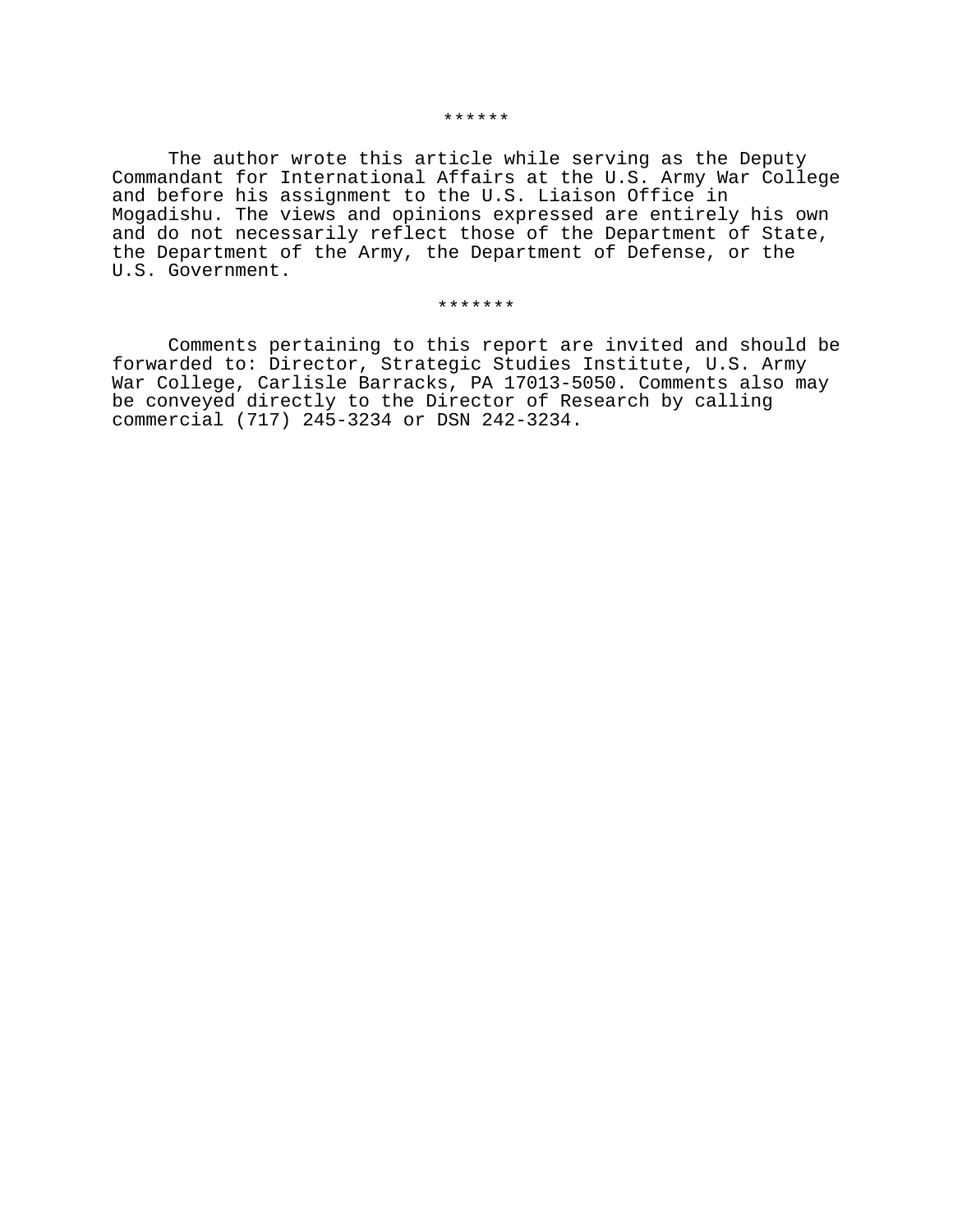#### **FOREWORD**

U.S. relations with Africa have always come low on the list of overall U.S. foreign policy interests, after Europe, Asia, the Middle East, and the Americas. This prioritization is logical in terms of overall global U.S. strategic, political, and economic interests. At the same time, in a striking anomaly, during 1993 nearly 30,000 members of the U.S. armed forces were deployed in Africa at one time or another. Army and Marine units were primarily involved in operations in Somalia that ended March 31, 1994. Within a few months, U.S. forces were involved in a desperate attempt to provide humanitarian support to war-torn Rwanda. Africa remains a minefield of issues with the potential of involving the United States, either bilaterally or through the United Nations or regional organizations.

Ambassador Daniel H. Simpson addresses the question of U.S. interests in Africa and past, present, and future U.S. policy toward that continent of more than 50 countries and 800 million people on an analytic basis, followed by clear recommendations. His presentation of U.S. strategic interests in Africa permits clear analysis of the present and logical planning of future policy and actions.

His message, in addition to being an introspective examination of U.S. policy, is forward-looking. He seeks to lay the basis for a long-term, sustainable U.S. policy toward Africa based on both solid economic and commercial concerns--Africa as a supplier and a market--and on the real cultural ties that link what is core to America and the people of the African continent.

The Strategic Studies Institute is pleased to offer this study in hopes that it may be of assistance to those involved in the development and implementation of U.S. policy toward Africa.

> JOHN W. MOUNTCASTLE Colonel, U.S. Army Director, Strategic Studies Institute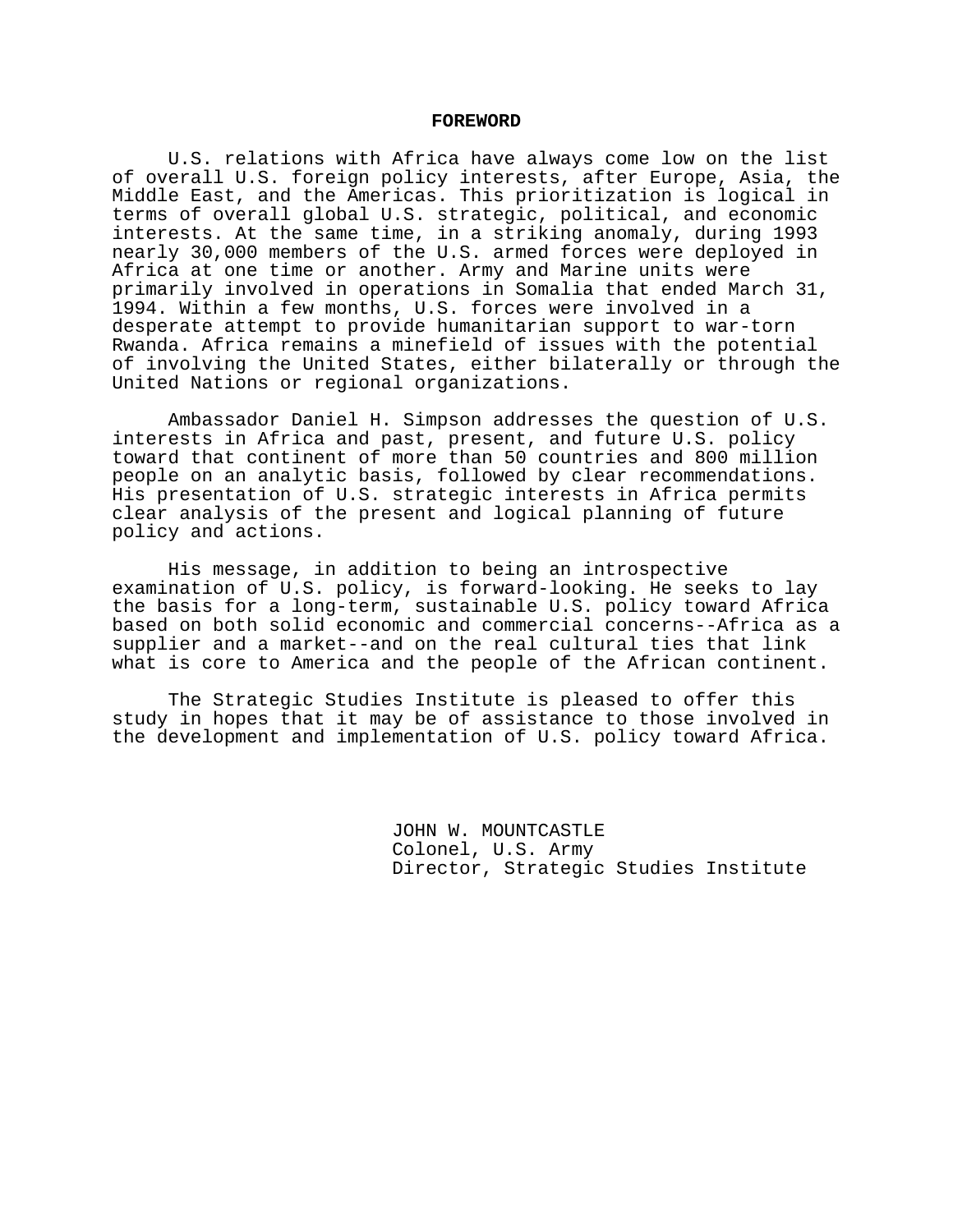### **BIOGRAPHICAL SKETCH OF THE AUTHOR**

DANIEL H. SIMPSON served as Deputy Commandant for International Affairs of the U.S. Army War College from February 1993 until June 1994. His assignment came in recognition of his long and distinguished service to the United States. He first went to Africa following college graduation in 1961 as a teacher at the Eghosa Anglican Boys' School in Benin City, Nigeria. After another teaching assignment at the Libyan Army Military College in Benghazi, Libya, Mr. Simpson joined the U.S. Foreign Service and has had subsequent overseas assignments in Africa in Burundi, South Africa, Zaire twice, and as Ambassador to the Central African Republic, as well as Washington assignments in African affairs and other overseas assignments in Bulgaria, Iceland, and Lebanon. Mr. Simpson studied English literature at Yale University and African Studies at Northwestern University. He continues to serve the Nation as the U.S. Ambassador to Somalia.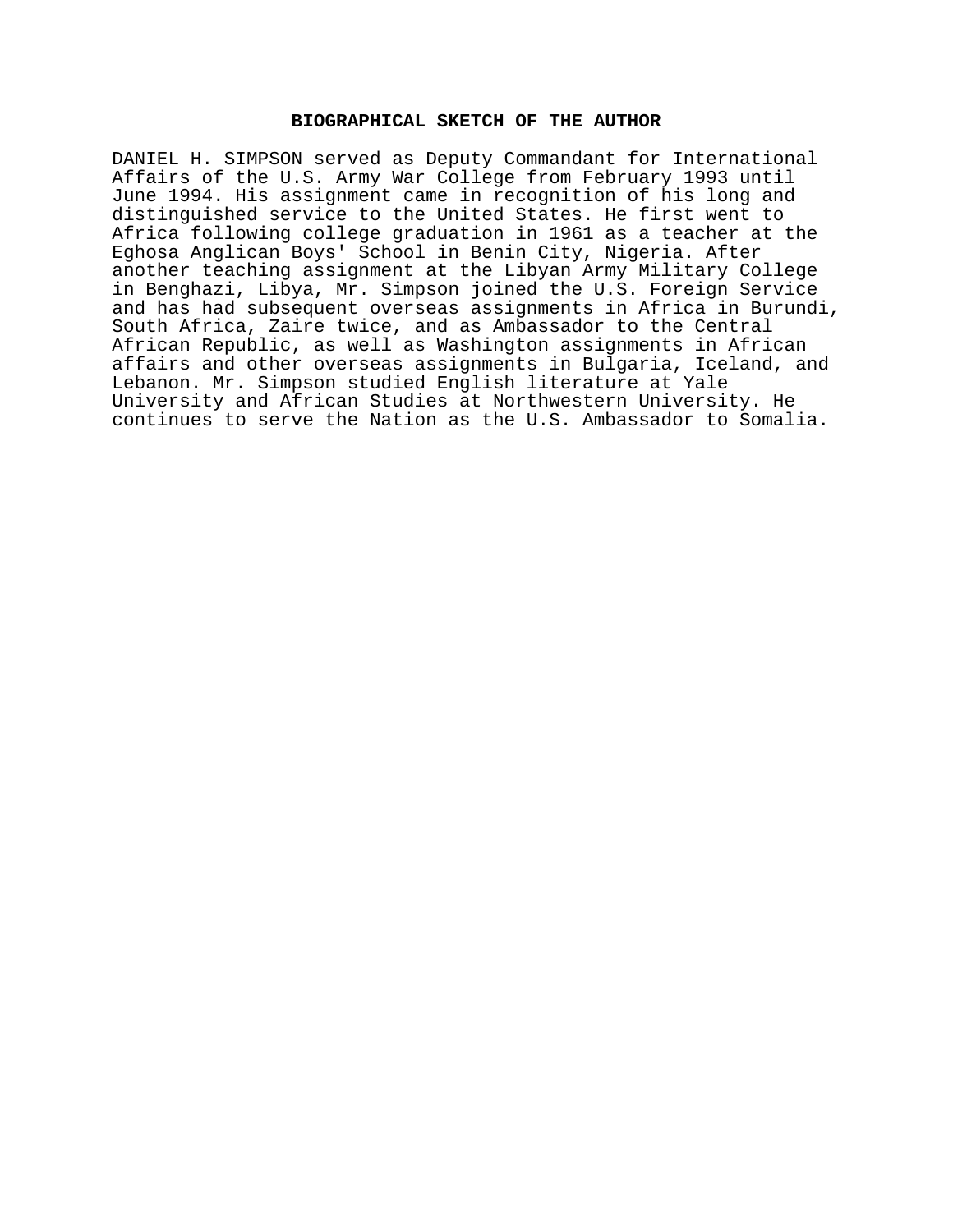### **U.S. AFRICA POLICY: SOME POSSIBLE COURSE ADJUSTMENT**

### **Introduction**.

Given the enormous diversity of the African continent, and the especially daunting economic, social and political problems its 53 countries and 800 million people present to a policymaker, it has always been a challenge for the United States to develop and implement a cogent policy towards Africa. It has always seemed somehow easier to formulate policy toward Europe, Asia, the Americas, and the Middle East. Given the complexity that the multi-piece African mosaic presents, the difficulty in defining strategic interests on the continent after the Cold War, and the economic weakness of most of its nations, there has also been over the years a tendency sometimes to give it a lower policy priority among regions. I can remember in previous years scanning hungrily Presidents' State-of-the-Union and foreign policy speeches and press conferences for reference to and guidance on African issues. Frequently it was slim pickings. It was with great interest that I noted that new Presidential National Security Adviser Anthony Lake made his first public speech in his new position on the subject of Africa (at Brookings, May 3, 1993), followed quickly by Secretary of State Warren Christopher, addressing the African-American Institute May 21, 1993, only four months into the new Administration.

## **History and Evolution of Current Policy**.

It is beyond the scope of this analysis to discuss U.S. policy toward Africa prior to the 20th century "independence" period of the late 1950s and early 1960s. Nonetheless, efforts to make sense of the pre-independence period have not ceased. The continued primary intention of these efforts is to try to explain what is going on in Africa now--more precisely usually, what is going so badly in Africa now--in terms of pre-colonial and colonial African history. The most recent of these efforts is Basil Davidson's provocative book, The Black Man's Burden, which suggests that Africa has been a victim of the framework of the nation-state, imposed during the colonial period; in Davidson's view a distinctly un-African and constricting form of organization of society. This has led, according to Davidson, to many of the problems that have followed.

It could also be said that the nation-state structure that Africa inherited from colonial "organization" of the continent flowed too easily into the Cold War tendency of the rest of the world to divide nation-states into piles--ours and yours, the Monrovia group and the Casablanca group, the Marxist-Leninist states and the "moderates"--characterizations which the Africans themselves may even have believed to apply, but which unfortunately also fed an ultimately dangerous tendency on the part of African states to try to play the West and the East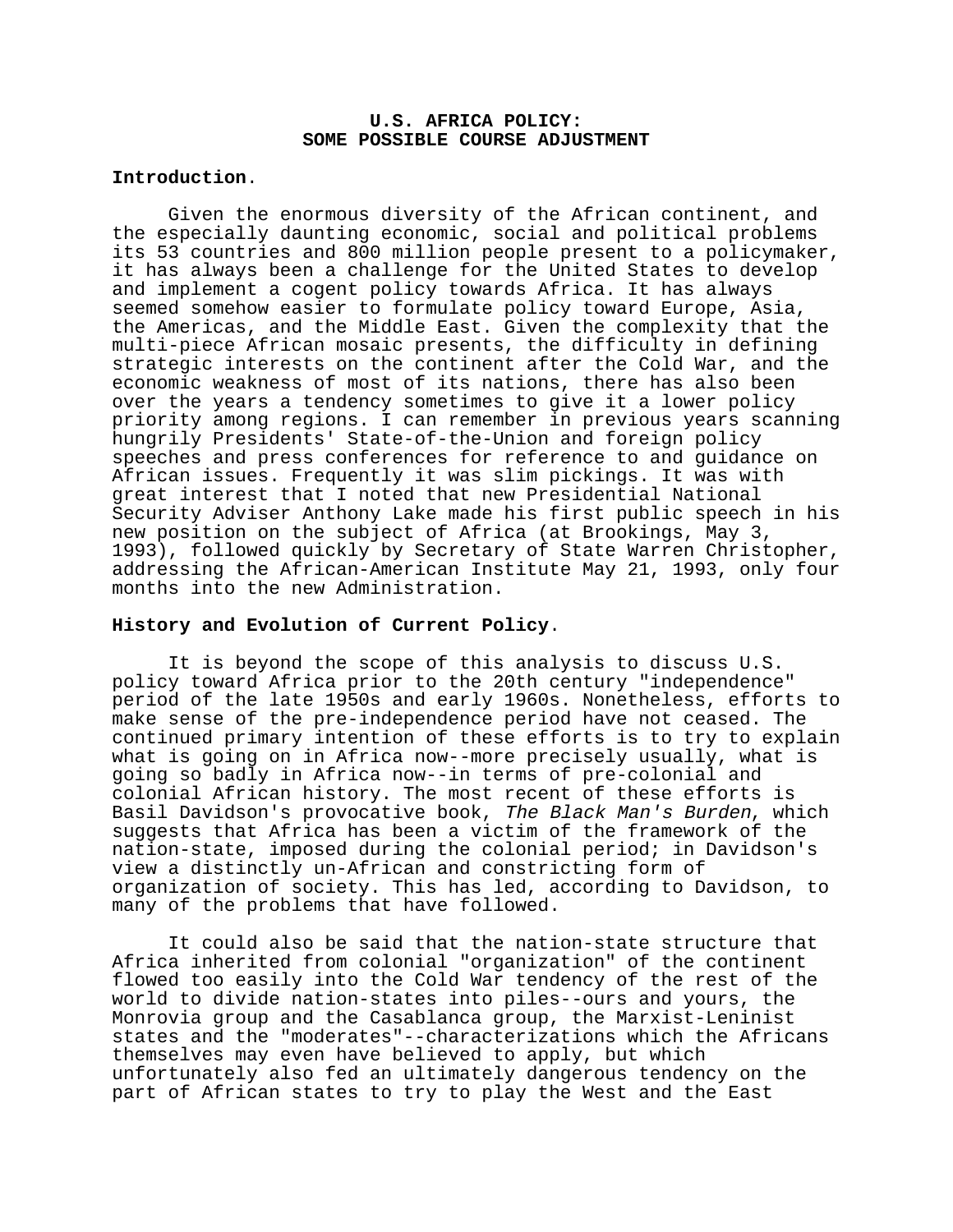against each other for aid. It was dangerous in the sense that the end of the Cold War meant the end of the game and a sense of relief on the part of those who had been squeezed that the game was over.

Assassinations and coups across the 30 years until 1990 are the more dramatic and visible political tracks on the road; more profound and basically unexamined (if not incapable of study) are the "what might have been" questions: Would Nkrumah have achieved greater African unity if it had not been determined that his "non-aligned" meant "anti-Western" and thus "pro-Soviet"? Of course, the Soviets played the definitive down-and-dirty trick on the Africans across the board in exporting their economic system there, poisoning some African economic wells perhaps for decades to come.

American policy toward post-independence Africa can be divided roughly into stages, the last of which are the present and the future, which is where we will focus. The first of these took place in the springtime of the early 1960s. The United States recognized Western Europe's asserted preeminence in Africa, but, nonetheless, insisted on carrying out President Roosevelt's and Prime Minister Churchill's pledge in the (1941) Atlantic Charter to "respect the right of all peoples to choose the form of government under which they will live." The two leaders sounded the death knell of colonialism with that unequivocal affirmation of the right of self-determination. President Kennedy, a particular hero in Africa, determined to continue to pursue President Eisenhower's policy of extending diplomatic recognition to and establishing embassies in the new African states. And, starting in the fall of 1961, we sent off our own new Peace Corps volunteers to help the new African countries cope with their colonial heritage, part of which was a lack of trained personnel in education, health, and all the basic services, including governance in general.

This approach to Africa reflected Cold War antagonisms. The U.N. intervention in the Congo (now Zaire) was the first U.N. peacekeeping effort in Africa, designed to keep the Soviets out. Probably the first dose of really cold water was administered to us by Africans themselves when, on January 13, 1963, Togolese troops under the leadership of then Sergeant and even now hardy dictator Gnassingbe Eyadema, cornered independence President Sylvanus Olympio, despite his efforts to take refuge in the American Embassy compound, and killed him. Much more of this sort of unpleasantness was to follow for years, until the end of the Cold War. The new beginning freed us to begin to determine our approach to African countries to a much greater degree in terms of American supported principles of democracy, market economies, and sensitivity to environmental and human rights concerns.

**Current Policy**.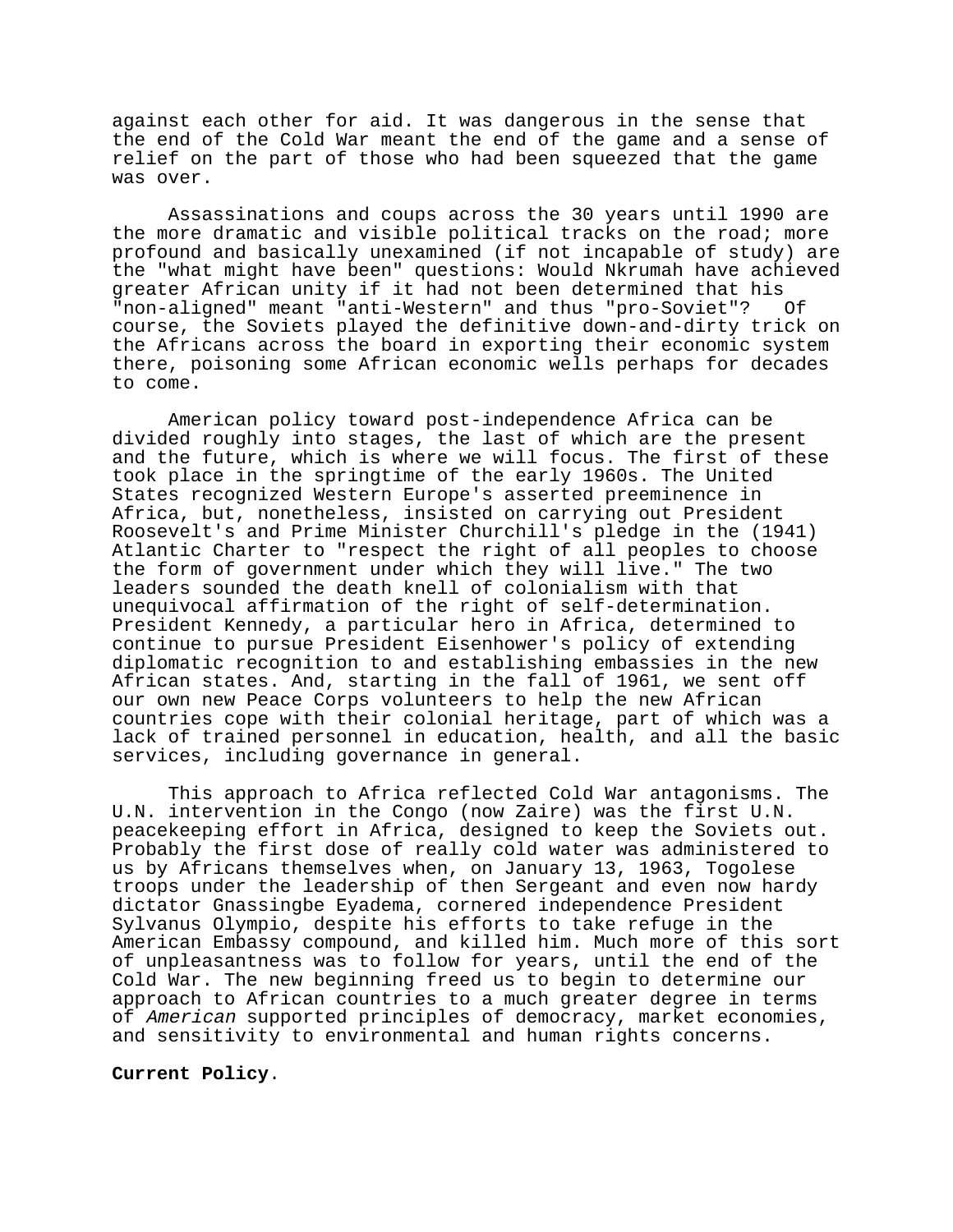These principles are the foundation and framework of the U.S. African policy in place now. This policy includes active support of democratization, aid directed toward sustainable economic development, the building of free market economies, attention to environmental concerns, respect for human rights, and an active role for us and others in conflict resolution, when needed. We seek to strengthen and to work with and through international and regional political, economic, and financial institutions. We promote democracy, not just as a system that has worked for us, but also as a system that encourages the development of the element of economic accountability that has been so often missing from governance in Africa. We promote this approach as an alternative to systems that have failed in Africa and elsewhere: the one-party state, the military dictatorship, African or any other socialism, even Empire. It is a decent policy; it is an American policy.

Nonetheless, problems and some relevant, troubling facts still remain. Competing interests have translated into generally decreasing aid levels. In my view, a shift in the level of U.S. commitment to dealing with the problems of Africa's ever-increasing number of "failed states" in the face of the U.S. experience in Somalia is a present fact in looking at immediate future U.S. relations with African countries. Although in terms of impact on our population the losses incurred in Somalia October 3, 1993, were not in the range of the impact of Vietnam two decades ago, we felt real pain watching what occurred in the streets of Mogadishu.

### **Real Premises: A Sound Basis for Policy**.

So, U.S. African policy must now, post-Somalia, be based on more prosaic, but nonetheless real premises, as opposed to the idea that we have to feed everyone everywhere, that everyone has the right to live under a democratically-chosen government, one which is carrying out "sustainable economic development," one which is sensitive to its national environmental responsibilities, and interested in conflict resolution in its own country and elsewhere. This is not to say that we should not differentiate, or not show preference to countries that take an approach to governance consistent with our own. We will do that because we are Americans, in any case. But clearly for now we are ready to spend much less money, and no American blood, in implementation of such policy objectives.

#### **Clear Away the Myths**.

So what are sound bases for a sustainable U.S. African policy? One to consider is U.S. strategic interests in Africa. Conventional wisdom is now that there are none. To examine that hypothesis, it may first serve some purpose to dispose of a few myths. (We can always continue to hope slyly that it is no longer necessary to dispel myths.) Some of these "interests" always were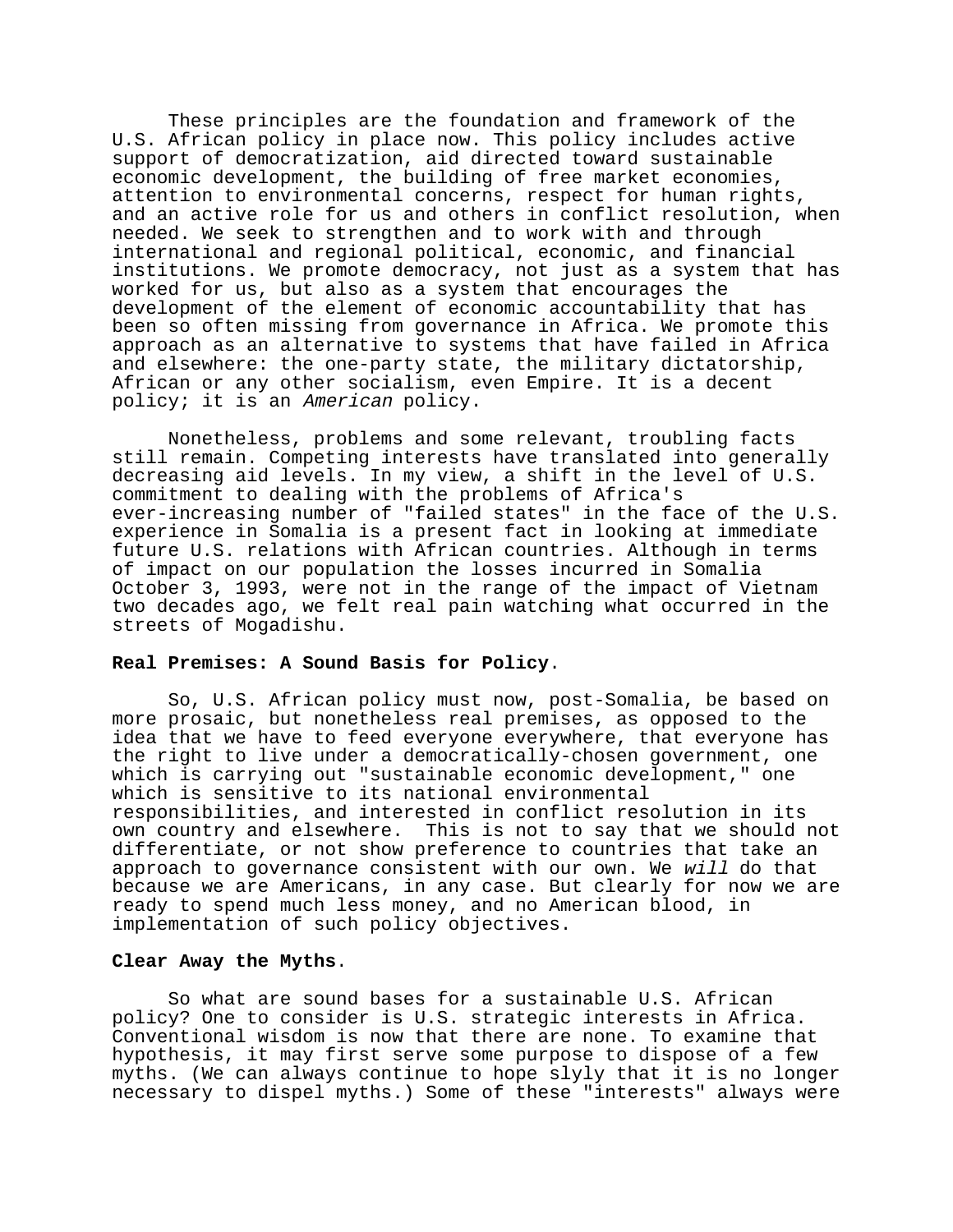myths; others were creatures of the Cold War; some others were used as shorthand by those who liked to believe that the apartheid regime in South Africa really had "the right approach" to governing that country.

Geostrategy. One of these myths was the "Cape sea route" argument, as part of an overall strategic lines of communication (SLOC) concern. The "Cape sea route" argument was underpinning for the idea that we needed to cozy up to the white government in South Africa because otherwise a hostile majority rule government in South Africa, controlled by Moscow, would install itself on the Cape of Good Hope and interdict shipping at the intersection of the Atlantic and Indian Oceans. The valid part of that argument was that the Cape of Good Hope did provide a good spot from which one could possibly track shipping around the Cape, if one wished to. The really weak part of the "Cape sea route" interdiction argument was that it conveniently ignored the fact that some 2,450 miles of blue water lie between the Cape and Antarctica. Secretary Christopher pronounced the final benediction on that line of argument in his May 21, 1993 speech: "Thankfully, we have moved beyond the point of adopting policies based on how they might affect the shipping lines next to Africa rather than the people in Africa."

The "interdiction," "strategic lines of communication" arguments are slightly more valid for the Straits of Gibraltar, if we consider that passage an African question since one side is Morocco. There are also the two ends of the Red Sea, accessible from Egypt, Sudan, Eritrea, Djibouti, and Somalia. It is true that the African continent abuts upon and provides possible points of interdiction to the Red Sea, with the Suez Canal to the Mediterranean Sea at the northern end, and with the Bab el Mandeb at the southern end, with access to the Gulf of Aden and then the Indian Ocean.

At the same time, these are scarcely "African" questions, in the sense that our relations with African governments seriously impact upon them. The Suez, access to which and use thereof is very old, well-trodden history, is only slightly an African issue. As for the shores and the other end of the Red Sea at the Bab el Mandeb, in the wake of the scalded cat reaction of the world to Iraq's move against Kuwait and its oil and the massive power so visibly employed against Iraq in the event, it is very difficult to imagine that the government of a weak African nation would undertake to levy ransom on or to threaten interdiction of the Red Sea route. That would have to be the work of a much more formidable potential adversary. The Red Sea littoral African states--with the exception of Egypt, which wouldn't--lack the means now. If the means were acquired, it is hard to imagine that the world's hand would be stayed for long from simply removing the means of interdiction quickly and neatly.

A fact of world "choke point" geostrategy, whether it be with respect to Straits of Gibraltar, the Bab el Mandeb, or any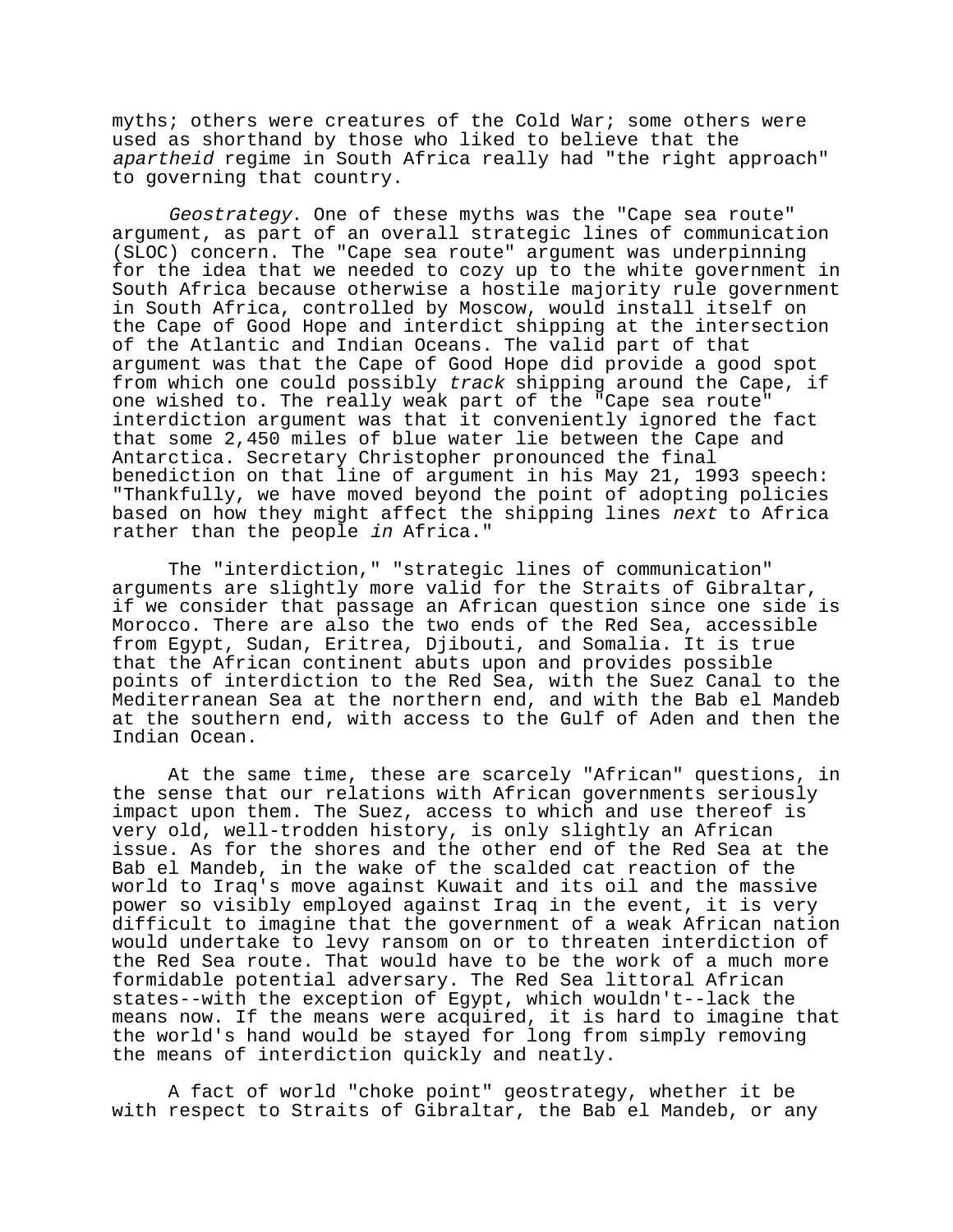other geographic feature, is that if a serious enemy were likely to sink an American ship or a ship of one of our major allies in one of those places, it would presumably also be willing to sink one in the North Atlantic or the Western Pacific. And if it did that, we would have on our hands a completely different strategic problem, one which would make "control" of an African passage a marginal issue, if it ever were not.

The only other geographic pieces of possible U. S. strategic interest in Africa are port access and overflight clearance. But, in fact, lots of ports up and down the coasts compete for traffic. The problem there is rather one of infrastructure, efficiency, and economic interest--a commercial matter post-Cold War. Overflight clearance is sought, and available, from courtesy and responsiveness to international practice. What states have the means to deny it in any case if it were necessary to have? U.S. Africa policy in any case should have a more solid base than the transient existence of U.S. "global adversaries," which, after all, come and go, be they World War I's Central Powers, World War II's Axis powers, or the Soviet Union. Whatever geostrategic interests remain after the Cold War, they are much less relevant than other enduring interests that are a better basis for continuing American engagement in Africa.

Minerals or Commodities. Then there is the strategic mineral argument. It is trite but true to say that Africa is a treasure house of strategic minerals. It has chromium, platinum, cobalt, copper, zinc, manganese, and oil. In my view, this, however, is not a "strategic" interest; it is a commercial opportunity. Africa also has diamonds and gold. It has coffee and cocoa.

At one time a lot of time and energy was devoted by the U.S. Government and some members of Congress to developing and maintaining the position that U. S. relations with Africa, especially with parts of then white-ruled southern Africa-- Rhodesia (now Zimbabwe) and South Africa--should be driven by our need for access to strategic minerals. For years we defied a U.N. trading ban on Ian Smith's white minority- ruled Rhodesia because of its chromium production. One reason we helped Zaire's President Mobutu keep rebels out of Zaire's Shaba (ex-Katanga) Province was because of its cobalt production. The idea was, basically, that if we were denied those sources of those minerals, we either couldn't get the needed minerals or the Soviets might tie up the other sources and it would be curtains for the Western world.

This, too, seems to me to be more of a commercial argument than a geostrategic one, or, in the case of Rhodesian chrome, a "code" U.S. politico-racial dispute. That approach reached its limits of tragicomic potential in Angola, where, for years, Cuban troops guarded American oil production installations on behalf of an African Marxist government. A lot of Angola's oil was exported to the United States; the U.S. companies involved made money. The Cuban troops were paid for by the American oil revenues. The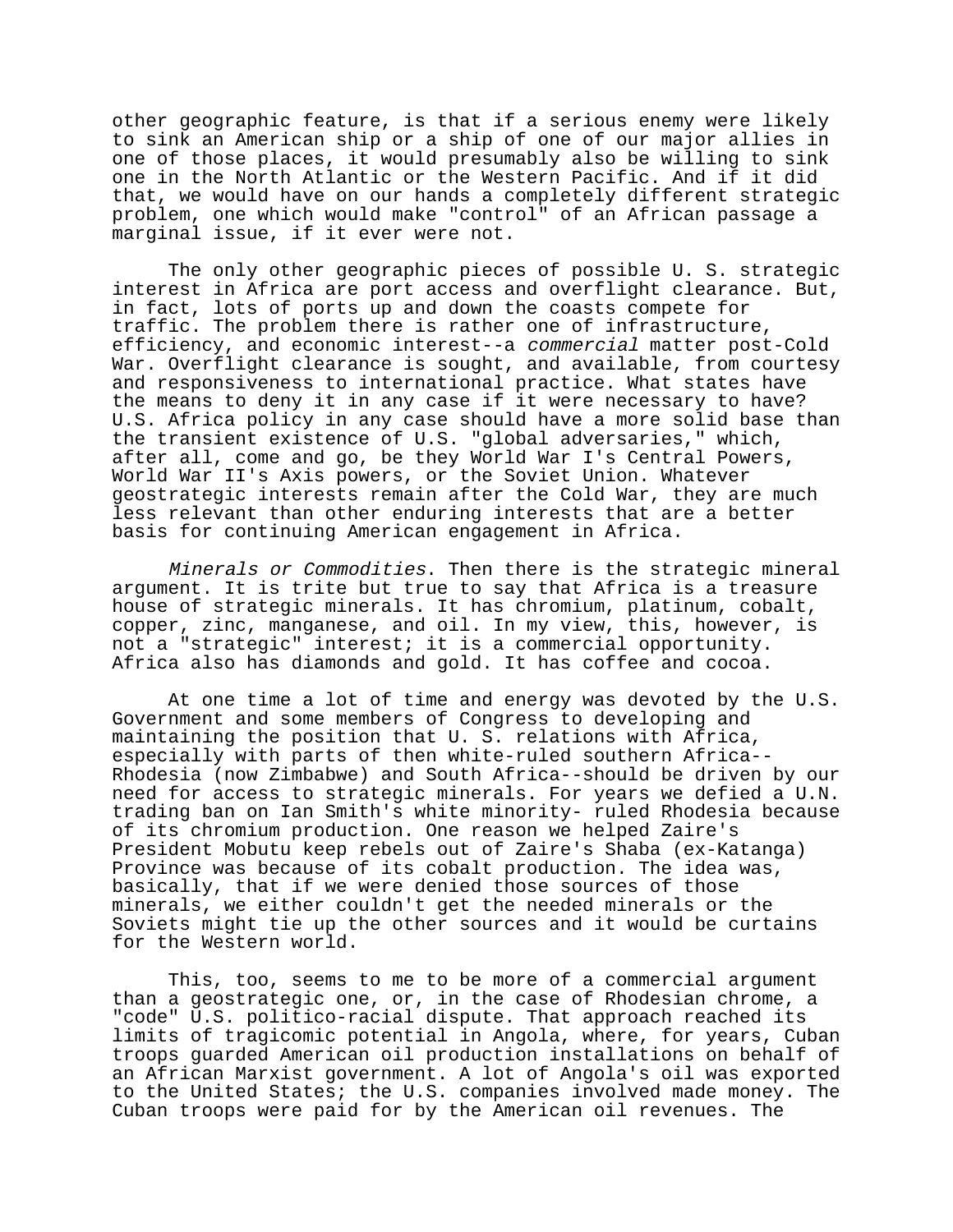Marxist government was kept in power by Soviet and Cuban forces, which were fighting the ostensibly pro-Western guerrilla movement, UNITA. UNITA, by the way, at the same time was being supported in its effort to defeat Cuban, Soviet, and government forces by the United States and South Africa. It would have made a good Alec Guinness movie except that so many people got killed or starved. That one is still going on, of course, even though the Cold War foundation of it is now long gone.

The bottom line on commodities--and chromium and cobalt are basically commodities, just like pork bellies and orange juice, even though they are used for aircraft engines and the like--is that they are fundamentally a commercial and investment trading matter. That was probably true even during the Cold War. It is definitely true now. Zaire's mineral-rich Shaba province was invaded twice in the late 1970s. Both invasions were very low-budget operations--guerrillas numbering only in the hundreds, low-tech armed, badly trained, of unclear genesis, with lots of reports of money going into the external bank accounts of the "leadership." Both times the price of cobalt went through the roof on world markets, in 1978 from \$6 to \$30 a pound, and those holding stocks of it or futures in it made a lot of money.

With respect to strategic minerals, as well as to other commodities, it is also true that availability is a function of price. For example, no cobalt was produced in the United States during the period when we were wringing our hands about Zaire and "access" to its cobalt. At that point we had some 13 cobalt deposits in the United States that could have been operated profitably if world cobalt prices had risen to a certain level (25 percent above what they were at that point). A 25 percent price rise in cobalt would have added \$20,000 to the cost of a Boeing 747 engine, which cost \$8.5 million. I am not sorry to see African products valued. In fact, it is the trading function in U.S. relations with Africa that I believe should be emphasized, if those relations are to be put on a long-term sustainable basis. But we should be spared (and should have been spared) the hyperbole on African "strategic minerals." I will add parenthetically that I am as guilty as anyone else on that score, having served as U.S. Consul General in Zaire's Shaba Province in the late 1970s and having reached at that time to the right and left for creative arguments to support our continued involvement there.

Pursuing the assault on the "economic denial" argument, international cartels, even the vaunted OPEC, remain notably undisciplined and weak. This is a natural result of member countries' inability not to respond to short-run cash-flow problems. The idea that a poverty-stricken African country, with major legitimate social service and infrastructure needs and, probably, very greedy leadership, would be able to forego exportation of its major foreign-exchange earner or earners either to "stiff" the United States politically or to push up the price to a point damaging to our national security is really a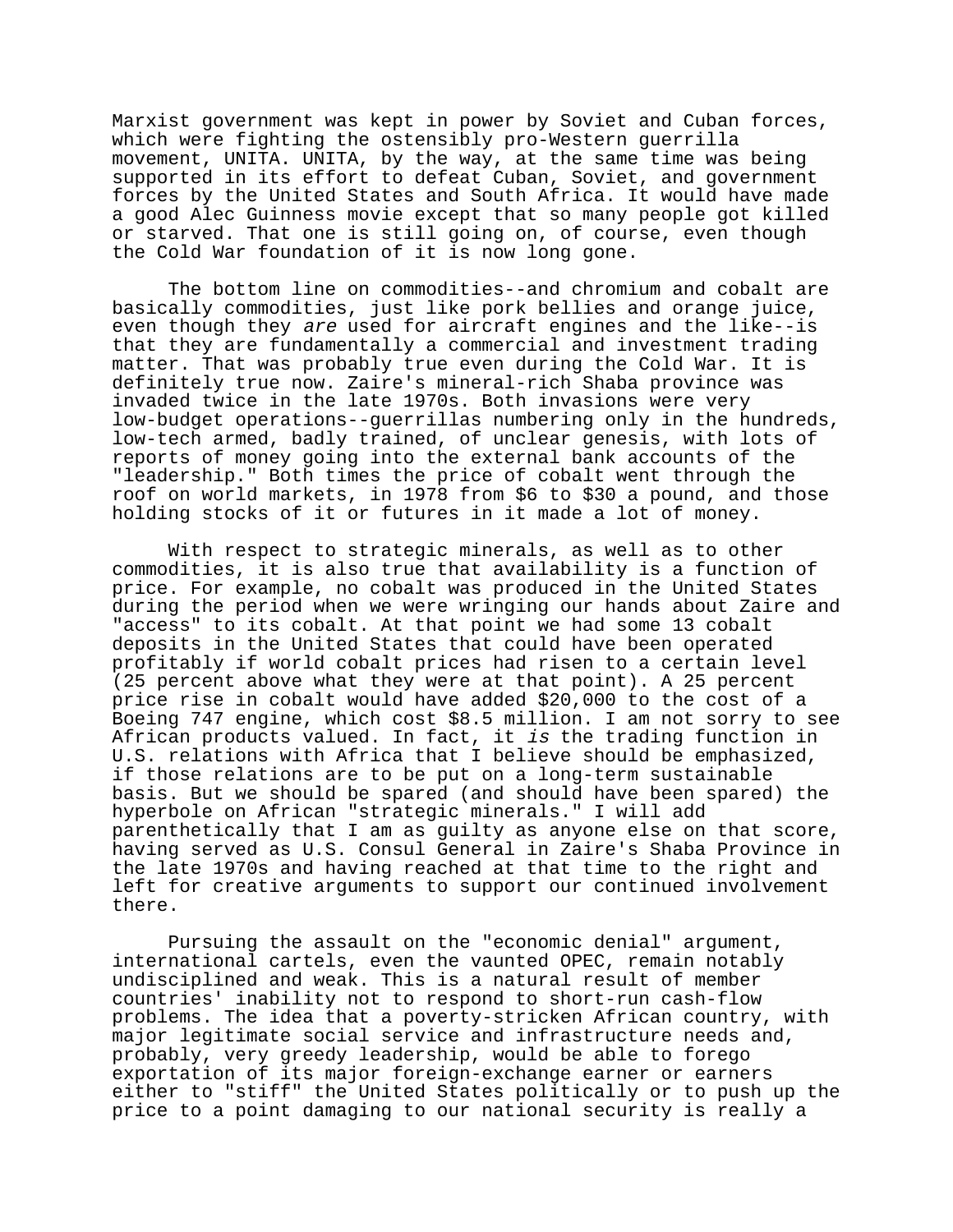very difficult case to make. We made it on occasion, faced off across the world with a Soviet Union in full cry. Now, in my view, it is truly a dead letter as an argument. The 1994 version of this old argument is that Russia and South Africa are now going to form a diamond cartel, with forehead-wrinkling consequences "for the world." Consider the state of solvency of the two putative partners as well as the strange bedfellows they would comprise and the argument collapses. These are commercial matters, in the hands of people who need money badly, ready to trade what they have, not even always at a good price.

### **Grounds for a Sustainable Policy**.

So what are the grounds for a solid, interest-based U.S. African policy, if the old geostrategic, strategic minerals, Cold War arguments no longer are, or never were, valid? Why do we concern ourselves with Africa? It is not easy and it is sometimes dangerous as well as expensive to work there. Why should we do it?

There are a variety of good answers to this question. Some of them are positive. One of these is the traditional American interest in economic and financial opportunities. It would be folly for a trading country like the United States to ignore Africa in that regard. Fifteen percent of our imported oil comes from Africa. It is a largely undeveloped commercial market of 800 million potential consumers. How can we not go after that market?

A second good answer is heritage. This one sometimes gets hyped and misused. However, it is an indisputable fact that a good solid percentage of Americans hail from Africa, and our culture is profoundly shaped by African influences. It is perfectly legitimate for African-Americans to ask us as a country to take a special interest in Africa.

A third answer to the question of why we should be interested in Africa is the human, emotional and sentimental side to us as a people; us in some ways at our best. We cannot do it all everywhere in the world--agreed--but it is a good thing that we still have a heart. I, for one, believe that we were right to go into Somalia in 1992 to create conditions under which children no longer starved because of the folly and cruelty of their elders. (The rest of the Somalia argument is beyond the scope of this essay.) What will we have come to when we can--as we would have had to--work our way through an American holiday season with all its excesses with the spectacle of Somali children starving for want of our action in front of us? That was much more than CNN-driven policy. There is and will be misery in Africa. We can't take care of all of it, or even much of it. But when we can do something that doesn't put American lives at unreasonable risk or cost so much money that our involvement will not be sustainable, we should do so.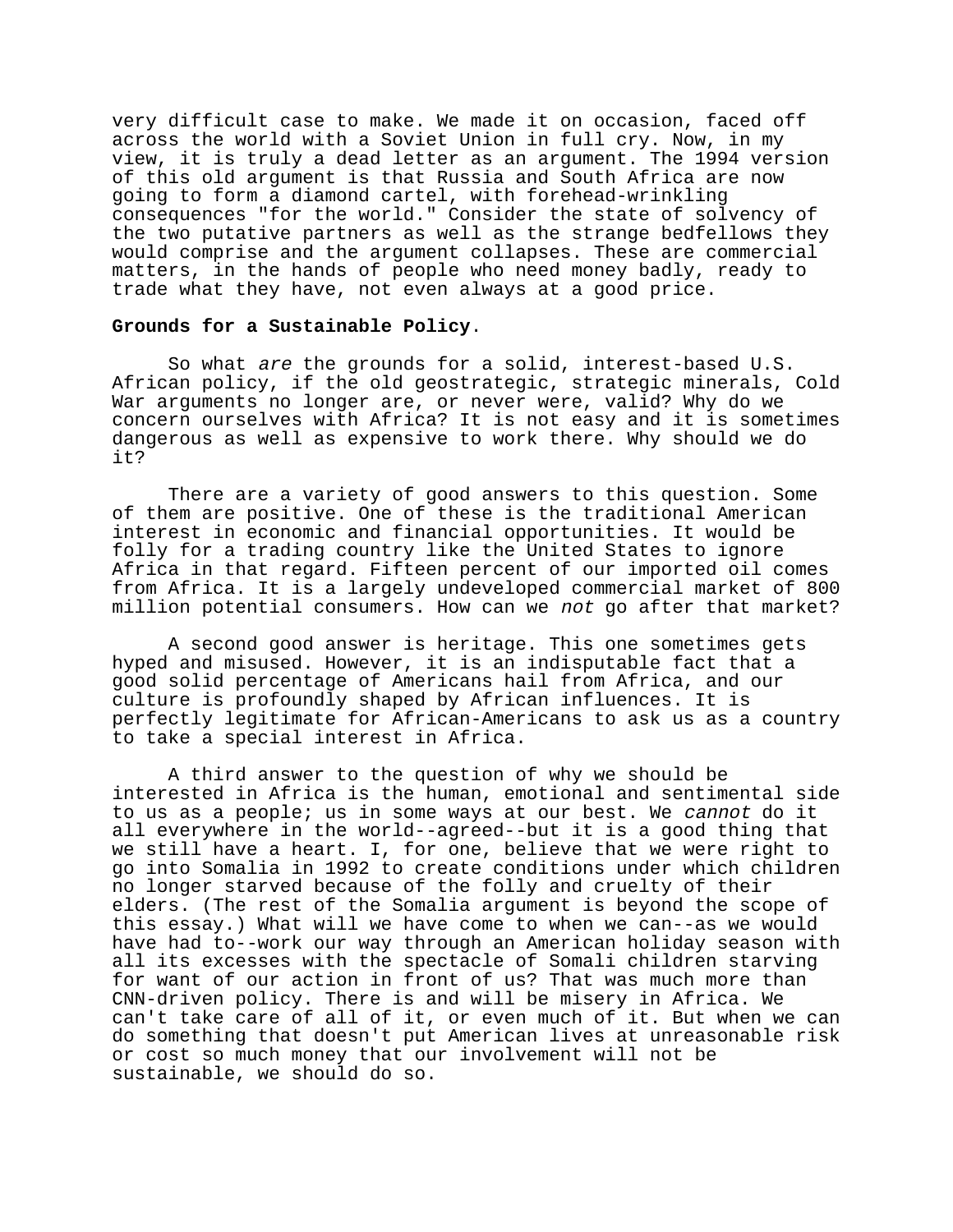There is also another hard, practical reason to be interested in Africa. It is certainly true that a lot of what happens there that is bad does not touch us, even the worst of it. We could thus simply say that Africa's problems are not our concern. Or, to put it more kindly to us, we could say that many of Africa's problems are beyond our means to deal with. But it is also a small world that we live in. Diseases, drugs, terrorists, and even illegal immigrants do not find our borders much of a deterrent to entering our country and putting themselves front-and- center on our agenda.

AIDS is a case for examining the potential of U.S.-African cooperation. Parts of Africa are ground-zero for AIDS; Africa is also the place where the origins, pathology, means of prevention, and the quest for a cure have been able to be pursued most thoroughly through effective experimentation. It is a sad truth that the enormity of the tragedy of AIDS in Africa has led in some cases to a very pragmatic, matter-of-fact approach to the problem on the part of African governments and public health authorities.

These are the sorts of reasons why we must be interested in things African, and have an African policy. We cannot responsibly not be concerned by phenomena such as nests of terrorism, uncontrolled immigration, international narcotics trafficking, weapons of mass destruction in irresponsible or hostile hands, and mobile plagues. At the same time, I believe firmly that in the balance of affairs, the positive economic, heritage, and environmental points weigh infinitely more heavily than the "threat" elements as a basis for an enduring, sustainable U.S. African policy.

### **Building Blocks: It's the Economy**.

Let us now consider, in greater detail, some of the positive and defensive building blocks of such a policy. Looking at Africa again and again and now in the mid-1990s, I am given to conclude that, for Africa as for President Clinton's successful 1992 campaign, it's the economy that counts. It is manifestly clear that President Clinton's Administration, consistent with its 1992 electoral mandate, is concentrating its efforts in general primarily on U.S. domestic economic and social policy. Put another way, it could be said that it is seeking to tie our foreign policy more closely to domestic interests.

Virtually all African countries are potentially valuable trading partners. Take, for example, the Central African Republic, certainly correctly rated as one of the poorest countries on the face of the earth by all contemporary economic standards. It is also a country that has endured notoriously irresponsible leadership, most notably the Emperor Bokassa. Nonetheless, the Central African Republic is well-watered--no droughts like the Sahel--and fully capable of feeding its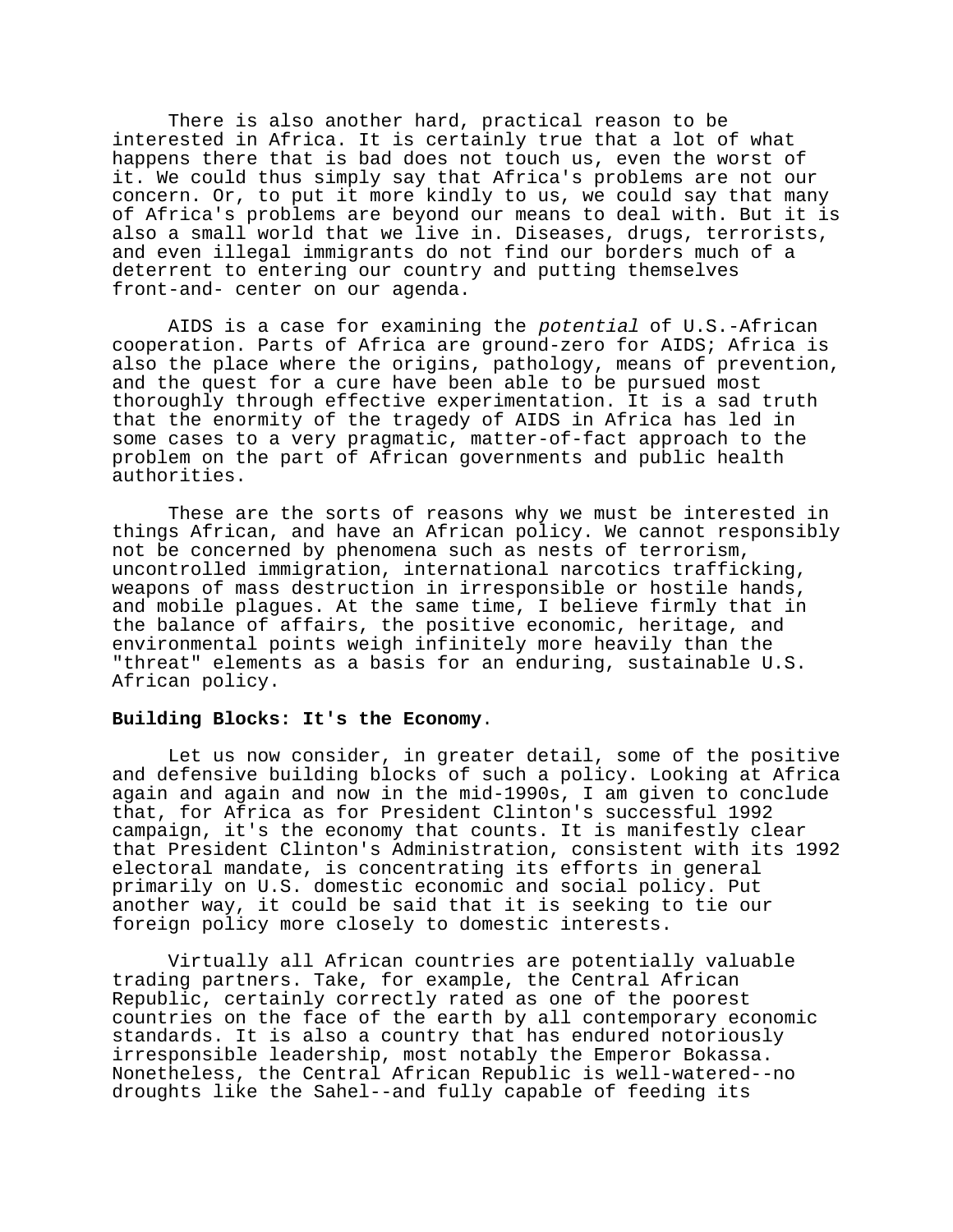population and producing for agricultural export. It has diamonds for ready cash. The size of Texas, its population numbers fewer than three million. In my view, it is the case that, well-managed, the Central African Republic is capable of providing a very nice living for its population. From our perspective, its population represents a small but real market for American exports. Again, managed well and modernized, its diamond industry is a small but interesting market for American mining equipment, a field in which we excel. This is not to gainsay the country's formidable problems, but most of these are management/governance problems. The management needs work, but that is underway. The country held real democratic, multiparty elections in 1992-93.

One does have to continue to believe that through a functioning democratic process of governance the element of economic accountability is introduced to the equation. If the leadership of the country loots the coffee fund or steals the diamonds, or, perhaps worse, spends all the country's money to the benefit of the urban population, or, even worse, to the benefit of the civil servants, there has to be a means of getting rid of that leadership, short of a coup d'etat or assassination. We have to believe that democratic leaders, knowing that they will face regular elections sooner or later, will behave differently and run the country in a less self-serving way. The donors, bilateral and multilateral, will have increasingly to put teeth into that approach. African leaders must be made to know that "diverting" national or international resources to their own personal or ethnic ends means that the gravy train will simply stop running to their countries. "Donor fatigue" and other competing demands are forcing sharper donor discrimination already; that approach--a demand for sound, honest economic management--must become a principle of economic assistance to African countries.

It must become the case that an African head-of-state comes to measure his greatness as a leader by the degree of prosperity and well-being that his country enjoys under his leadership, not by the amount of wealth he is able to build up for himself and his extended family in offshore real estate and bank accounts during his reign.

Virtually all African countries do have sufficient land and not so large a population that, again, correctly managed, they could feed themselves and produce for export. Florists' flowers are now Kenya's fourth largest foreign exchange earner. Mangoes, literally falling from the trees all over Africa, sell for 15 French francs (\$2.50) each in Paris. Virtually every African country has some source of ready cash--iron ore, copper, oil, cobalt, diamonds, bauxite, phosphates, cassiterite, nickel, or something. Many African economies are one-product operations, lacking export diversity, thus making them ruinously vulnerable to world market trends far beyond their control. At the same time, the market has an answer to that problem, short-term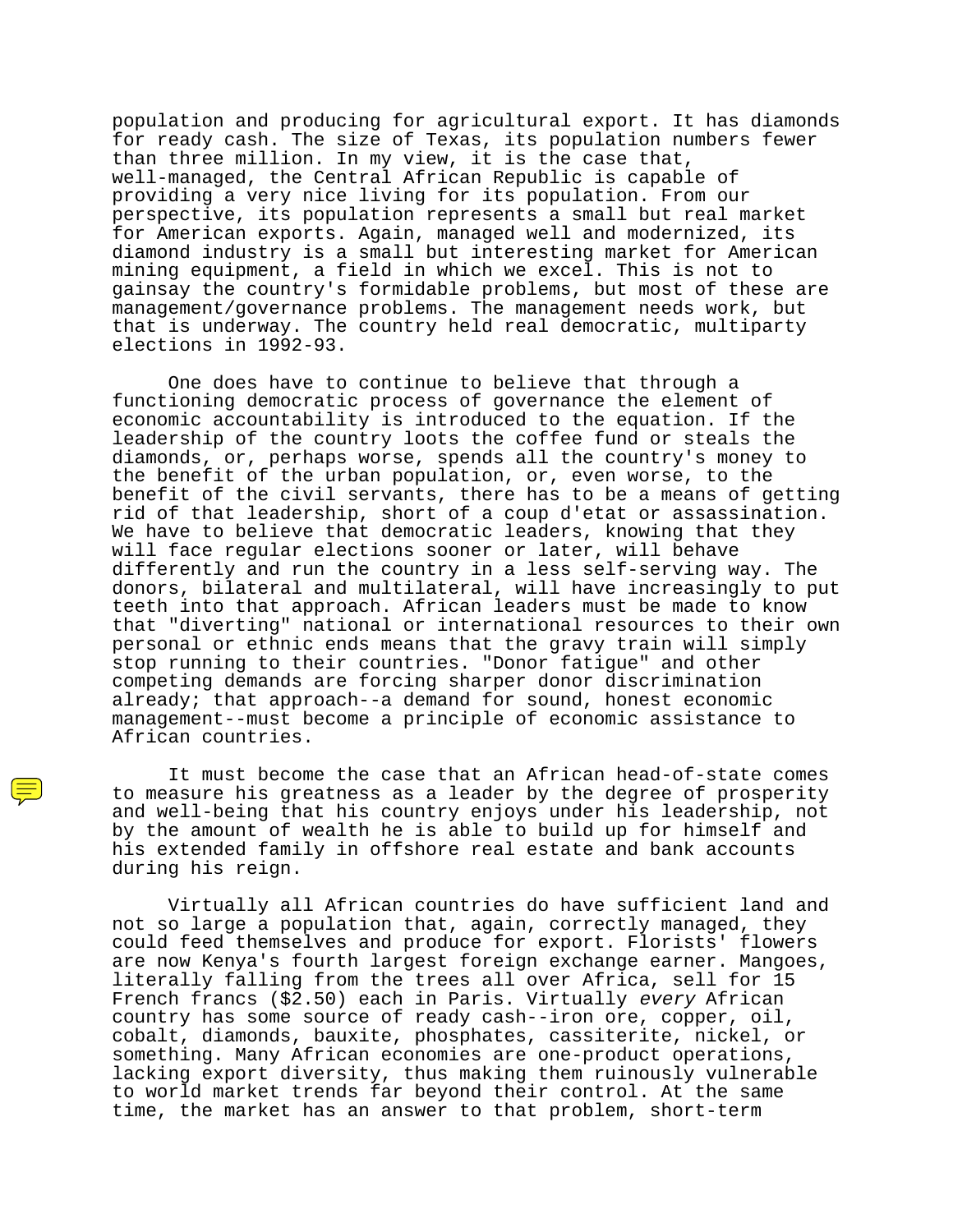painful perhaps, but an answer. That is to diversify. Africans should not moan that no one wants to buy their coffee or cotton or dream of making the importers pay artificially high prices for their produce through a cartel or a commodity agreement. Instead, they should grow something that people do want to buy; or produce, process and sell what they grow now cheaper.

On a continental basis, there are some very important relevant facts in the U.S.-African economic relationship. In general it is fair to say that oil as a commodity catches American attention. Africa provides 15 percent of U.S. oil imports; the United States buys 30 percent of Africa's oil production. The Middle East has 60 percent of the world's oil reserves, but Africa has 10 percent, more than the CIS states, including Kazakhstan, a current apple of our oil eye. A dozen African states produce and export oil; others have unexploited and probably unexplored or underestimated reserves. High production costs and/or weak or nonexistent infrastructure leave these reserves in that state. At the same time, companies and banks also make money building roads and pipelines so there is no insurmountable barrier to development in this area. The United States is a great producer and exporter of oil production and marketing equipment. A pipeline across Chad involves important contracts and exports; exploiting Chad's oil means that the Central African Republic's oil becomes accessible and a potentially viable investment opportunity.

Developing Africa's oil and other resources in a responsible way clearly presents important environmental challenges. I believe that these are challenges that can be met; that, in fact, are better met. Put another way, better that the environmental challenges of conserving fauna and flora be met head-on, rather than that the challenges remain unmet and finally, simply be finessed as the animals and plants at risk are eliminated from the face of the earth. This will, in fact, otherwise occur, through the results of population pressure or civil war. This is not a chimera; it has happened already in Uganda, Angola, Chad, Zaire, Rwanda, and other countries. At the risk of being pigeonholed as hopelessly sentimental, I will recall that when I first went to Benin City, Nigeria as a teacher, back at the dawn of time (1961), elephants were considered to be omnipresent, evil, hungry, dangerous creatures that rampaged through villages trampling urchins; now there simply aren't any elephants there.

### **South Africa: Current and Critical**.

There is a particularly poignant and urgent element in the present policy need for the United States to concentrate its engagement in Africa in the economic realm. To delve into this issue in what otherwise is a continent-wide approach to U.S. African policy is, in part, to change diskettes in a major way. It is, however, necessary, for two reasons. First, South Africa, the issue in question, is at a critical crossroads. Second,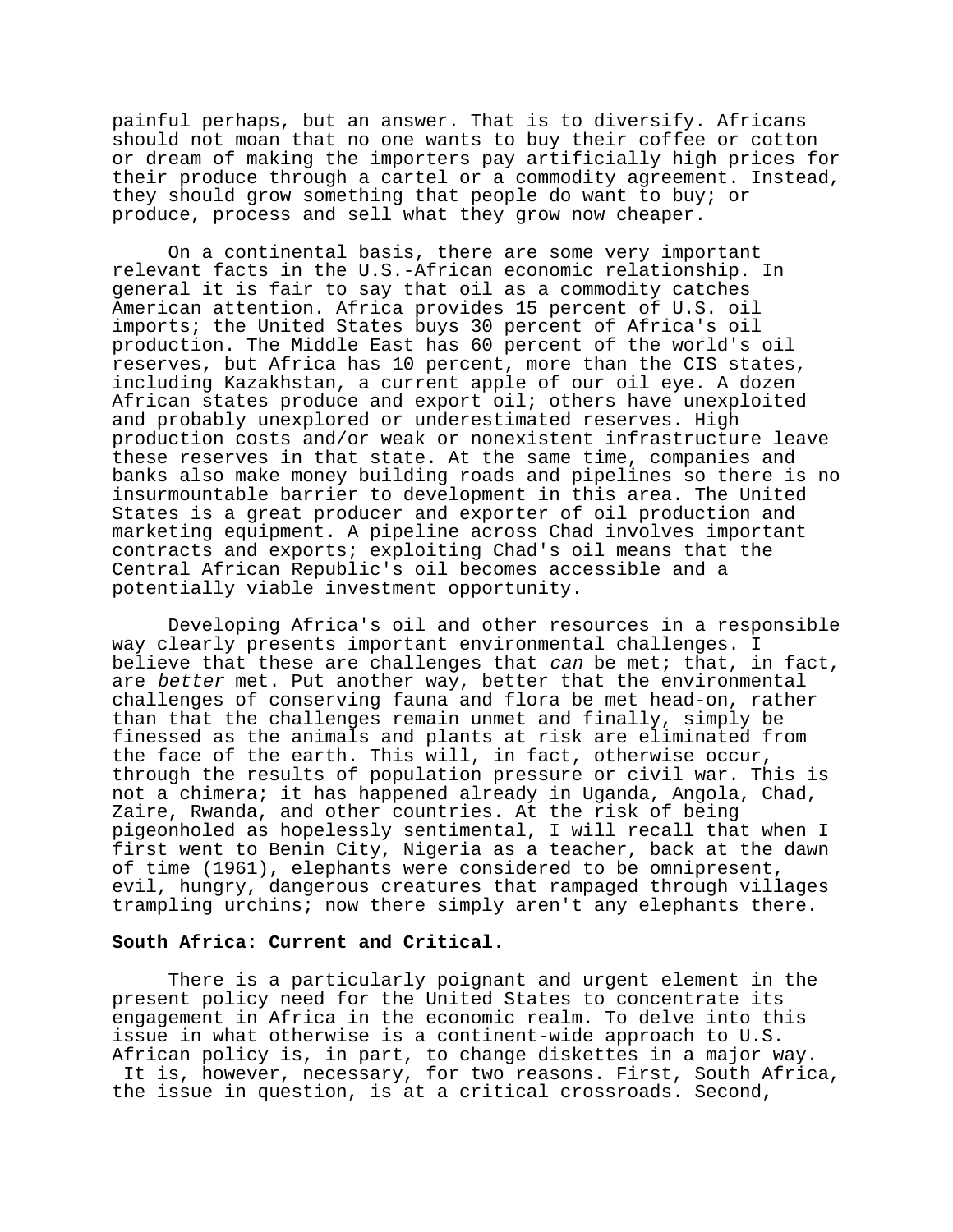perhaps even more importantly, South Africa's success or failure may constitute the last chance in decades for Africa to profit, rather than suffer, from circumstances. Successful South African negotiation of the difficult transition from apartheid (South African state racism) to majority rule without destroying the country's economy gives Africa as a whole the opportunity to hitch a 20-wheel, fire-belching locomotive to the presently bumpy, creaking, narrow-gauge African economic train.

The most important part of what is happening in South Africa in 1994 is, of course, the first multiracial, one-person one-vote elections ever. Those elections are millennial in their political impact in South Africa and, in fact, on the African continent and the world, relegating apartheid to the boneyard of failed, immoral approaches to human governance. But the hard part starts as newly-elected President Nelson Mandela begins to try to govern. The bad news is that governing the new South Africa will be difficult; the good news is that the changed circumstances that Mandela's taking office will validate in fact contain within them the solution to what will be his main problem, how to meet and fulfill reasonably the economic hopes and aspirations of the South African population.

At least two fundamental barriers to economic development and prosperity existed in pre-majority-rule, post-World War II South Africa. They were, first, the size of the economically active domestic South African market, and, second, the at least partial politically-based isolation of South Africa's economy from the African continental economy. First-class participation in the domestic economy, in terms of buying power and capital-generating capacity, resided almost entirely in the South African white population, at any given time about 15 percent of the population. In addition, the labor/skills market--from top to bottom--was skewed grotesquely by apartheid's "job reservation" laws. (Roughly put, very few blacks, despite their ability, were in supervisory roles; few whites, without respect to their competence, were not in supervisory roles. A black doctor could not supervise a white nurse, for example.) Even the whites were saved from the long-term development consequences of this economically- flawed approach only by the existence under the soil of the country of shocking amounts of gold, diamonds, and other riches.

The second fundamental barrier to what would have been normal South African economic development, and to what would have been normal Africa-wide economic development, was the partial economic isolation of South Africa from the rest of Africa. This was the official and basic prevailing state for three critical decades, from independence until 1990. It is certainly true that the various economic sanctions imposed by various parties against trade with and investment in South Africa were always unevenly enforced and respected. The apples we munched in Lubumbashi came from the Cape. Even late in the game, some American firms responded to the Comprehensive Anti-Apartheid Act of 1986 by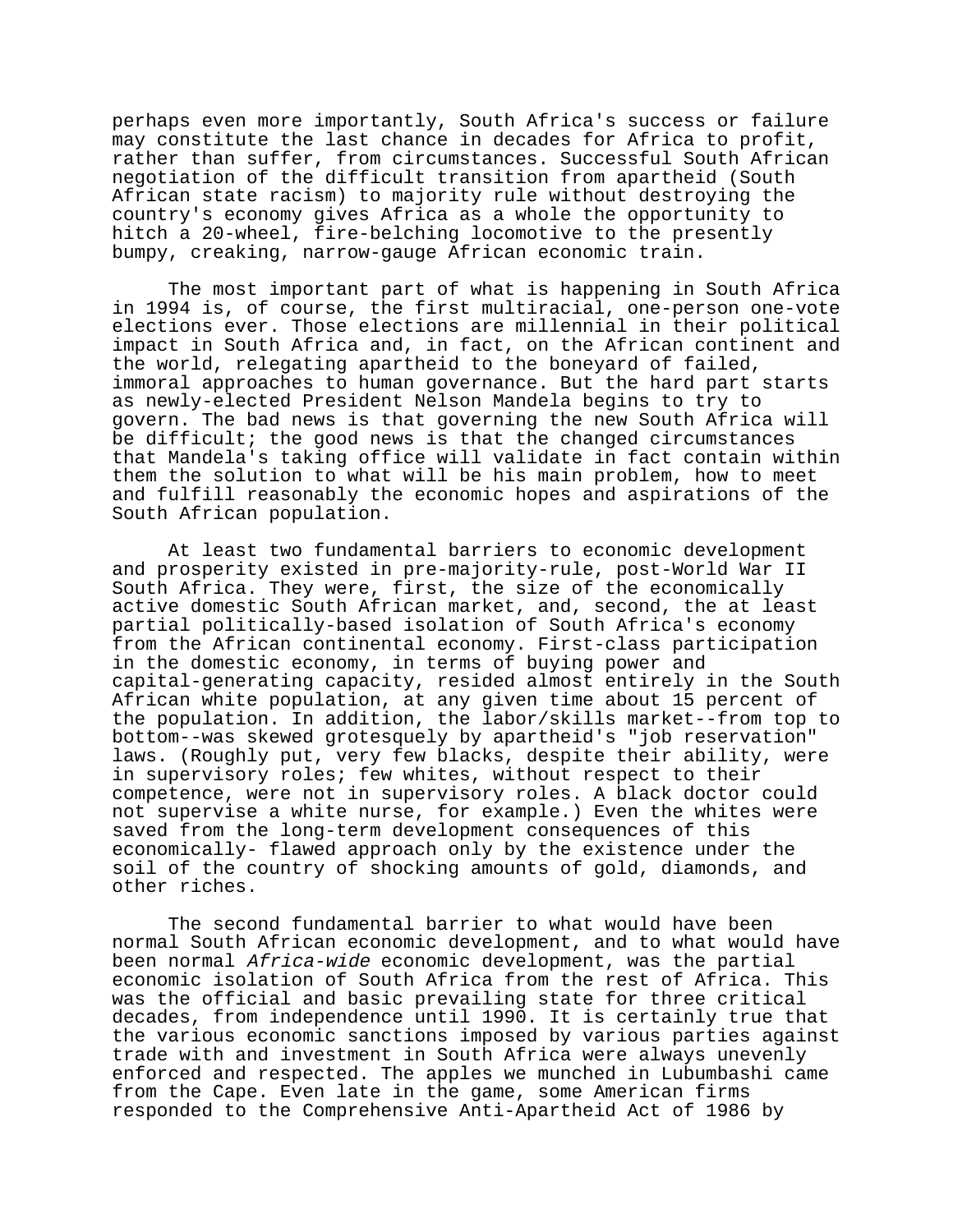"selling" their assets in South Africa to their local distributors. At the same time, the "lost opportunity" costs to South Africa and to the rest of Africa of the relative economic and commercial isolation of South Africa were formidable. There is no doubt that the sanctions were seriously instrumental in finally bringing about political change in South Africa and, in that sense, were very much worth the candle. On the other hand, the disengagement from the overall African development process of the continent's most powerful national economy was very expensive, to South Africa and to Africa as a whole.

Some of these costs should now be transformed into opportunities, if it isn't too late and if South Africa's economy rides out the ongoing political sea change without structural damage. South African manufactured goods should eventually knock the socks off French and British imported competition in African markets. Building and creating the infrastructure to make that possible should attract and channel investment in South Africa and in the rest of Africa. America should see this as an opportunity. Why should African countries always borrow from international financial institutions or in Europe instead of in Johannesburg? Why shouldn't African companies be listed on an African stock exchange? Why should African politicians and business persons stash their cash in Zurich when it could earn higher interest, and be plowed back into their own national economies, through multiracial participatory South African financial institutions?

The blessing of all this--if it works--is that the possible surge in South African economic prospects will not only help the rest of Africa, it will also help solve the new multiracial South African government's own basic, fundamental problem. That is to meet the economic aspirations of the now participating majority of the South African population. This is a very high stakes wager in that, if it doesn't work this way, the South African economy- the last national African economy capable of pulling the African development train--risks slipping into the sad, hopeless cycle of debt, social decline, and eventual political chaos that prevails in much of the rest of the African continent.

### **The Role of the United States**.

Where do we come into this? The role of the United States Government in this enterprise must be basically that of cheerleader and confidence-builder. We can help with manpower training in South Africa. We can target what bilateral aid we still send to Africa as a whole toward the economic integration of the continent. We can cajole and threaten the international financial institutions through our large participation in them to row in that same direction with us. The real key, however, is American business, American private enterprise, American banking, that hardy band of former Yankee traders who, in their economic approach to Africa, have generally in recent years shown the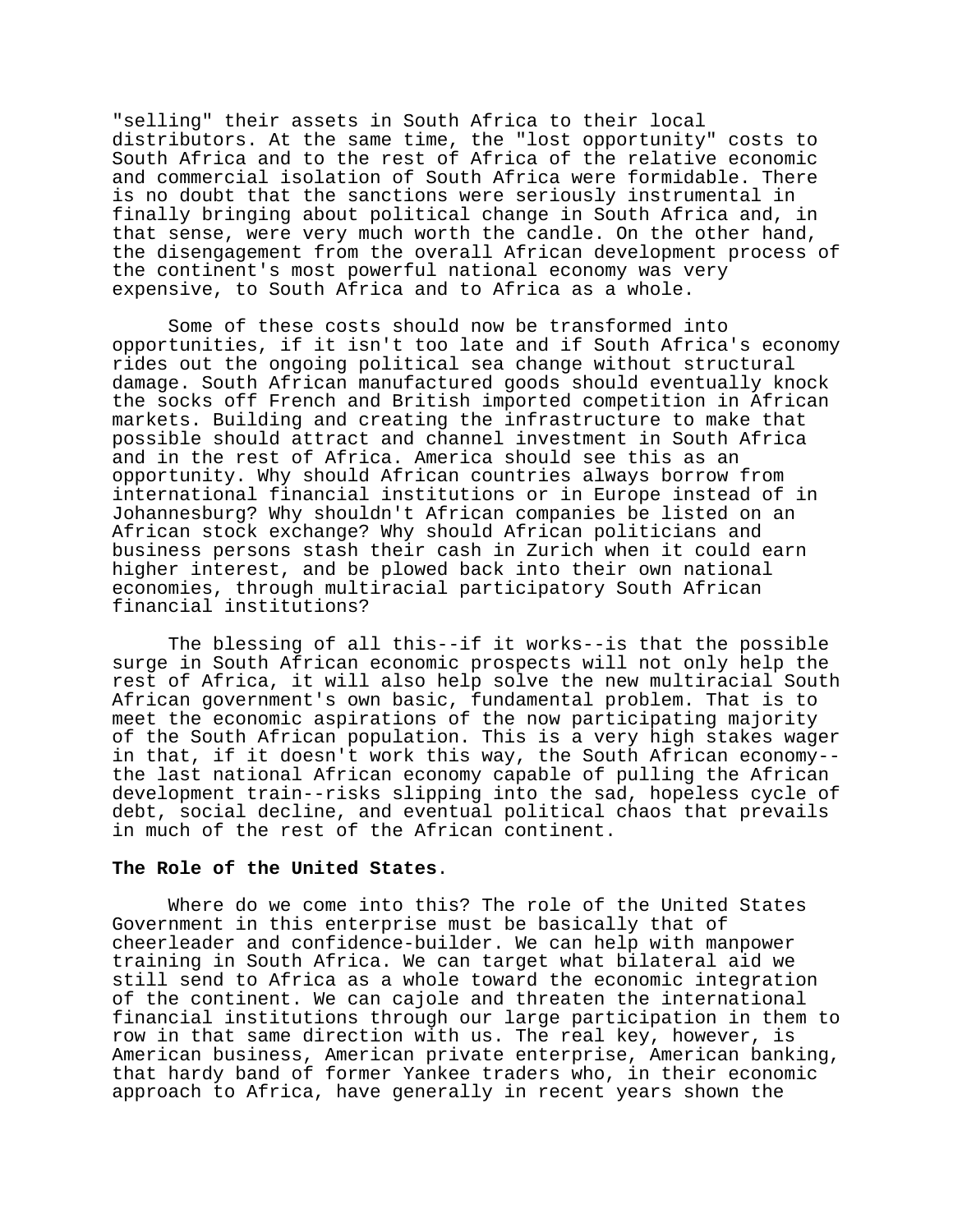derring-do of an 85-year-old figure skater considering a triple axel. There is reason to hope, however, that they will be driven by a nose for profit, if not by heritage or farsightedness, to interest themselves in South Africa and Africa, with equity investments as well as with the normal, sometimes ghoulish concerns with gold and diamonds that fascinate the world economy.

African nations have breathtaking amounts of foreign debt on the books. African debt constitutes 106 percent of African Gross Domestic Product (GDP); the debt of Latin American countries represents 37 percent of Latin American GDP. What to do about African debt is difficult. Private financial institutions have written it off. Most debt to governments has been forgiven. But the West loaned them the money. And sometimes the circumstances of the loans were seamy--bribes, repayment agreements tied to particular revenues, endless "studies" and "consultancies"; in effect, the moral equivalent of taking French, British or American money out of one pocket and putting it into another, the cash having passed only figuratively through country "X" as "development." A loan requires two parties. So just cancel and forget all of it, but loan no more unless the request comes from a creditworthy private investor and not a government, and unless the viability of the investment is crystal clear. There has to be credit available for development to occur, but the track record of the past 30 years makes it painfully clear that "concessional terms" are basically a concession only to our paternalism, their leaders' greed, and our common folly. "Donor fatigue" is real. Africa and we have squandered 30 years worth of good will. We can't afford any more. Africa can't afford any more.

### **U.S. Policy: Some Course Adjustment Needed**.

So where does this put us exactly in terms of concrete U.S. policy, as it stands at present and what should be done to change it? First of all, with respect to South Africa, we have grasped the picture. Hard on the heels of the removal of sanctions, African National Congress President Nelson Mandela's unequivocal declaration in September 1993 that sanctions were, in fact, no longer necessary, and Mandela's and President De Klerk's plea for full U.S. participation in the South African economy, U.S. Commerce Secretary Ron Brown led an important and highly visible mission to South Africa to try to kick-start U.S. economic involvement in post-apartheid South Africa. The New York Times of January 9 proclaimed, "Foreigners Flock Back to Johannesburg" and consumer-vulnerable companies such as Sara Lee, Honeywell, and Proctor & Gamble are back into South Africa. One senses that a lot of the heat in Johannesburg is being generated by speculation, rather than by solid, long-term equity investment, and that there is still quite a bit of "wait and see" about investors' approach to South Africa. At the same time, the main point is that they are there, with a basically positive attitude. The fact that they are there in a tentative mode should have a sobering effect on all political elements in the country. All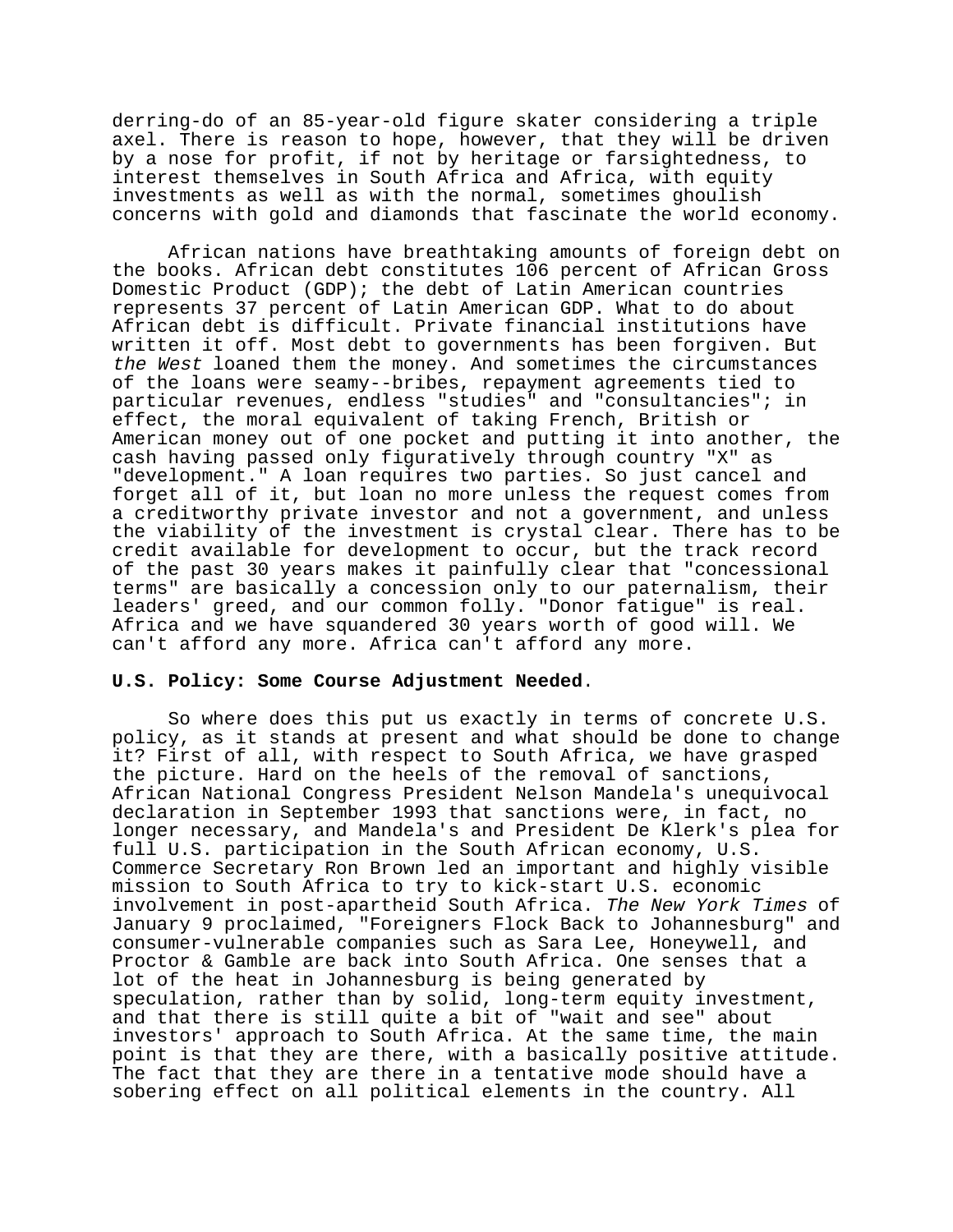South Africans should understand--and I believe that many do- that for the economic dreams of all of them to be realized, for everyone to live well from the very profitable enterprise that South Africa can be, the political transition must occur without leaving broken glass all over the floor.

If we accept that the road of a predominantly economic U.S. involvement in Africa is the right one--in fact, the only one that is viable and sustainable in post-Cold War U.S. political terms--as well as being the approach that is best for Africa itself, in terms of enabling its resources to be engaged in meeting its peoples' needs and aspirations, then the United States needs to pursue it more vigorously. This would significantly complement our interests in peacekeeping, peace-enforcing, peacemaking, and peace operations.

The Somalia problem has so far absorbed by all accounts a good \$2 billion since it started in 1992. Somalia has seven million people. U. S. economic aid to Africa in 1994 will come in under \$800 million. The problem of Liberia, with 2.5 million people, is getting another \$30 million poured on it by us in 1994 under a new program. Africa has 800 million people. There are a number of countries where things are going well, or could be going well. The message that we may be delivering to African countries is, basically, "If you want our attention, and, in particular, our money, fight among yourselves to the point where economic activity becomes no longer possible and your people flee and then starve. Oh, and be sure that CNN knows."

We cannot be blind to suffering. We would not be the people that we are if we were. But Americans' patience is always thin and our attention span short. The American taxpayer's patience is especially thin at a time when we are being asked by our leadership to look at ambitious new approaches to our own social problems.

In my view, purely and simply, the message of U.S. economic assistance to Africa, through bilateral and multilateral means, should be that we help those who take a constructive approach to building their own countries. That approach does not mean disengagement from Africa. In fact, some countries are on the right track with respect to economic development and responsible government. Some which come to mind as in decent political health or on the road to it and seriously interested in economic development are Benin, Botswana, Eritrea, Kenya, Tanzania, Uganda, Mauritius, Malawi, Namibia, Zimbabwe, Cote d'Ivoire, Mali, Niger, Cape Verde, Senegal, Ghana, and, possibly, Nigeria, if one accepts that a country of that size and population with its diverse groups and wealth is difficult to rule cogently. True Africanists will now be able to tear my thesis apart with cases of individual countries either included or excluded, but I would nonetheless maintain that we can differentiate between those roughly on the right track, and those clearly not. In fact, that is what the American taxpayer pays Africanists to do. The fact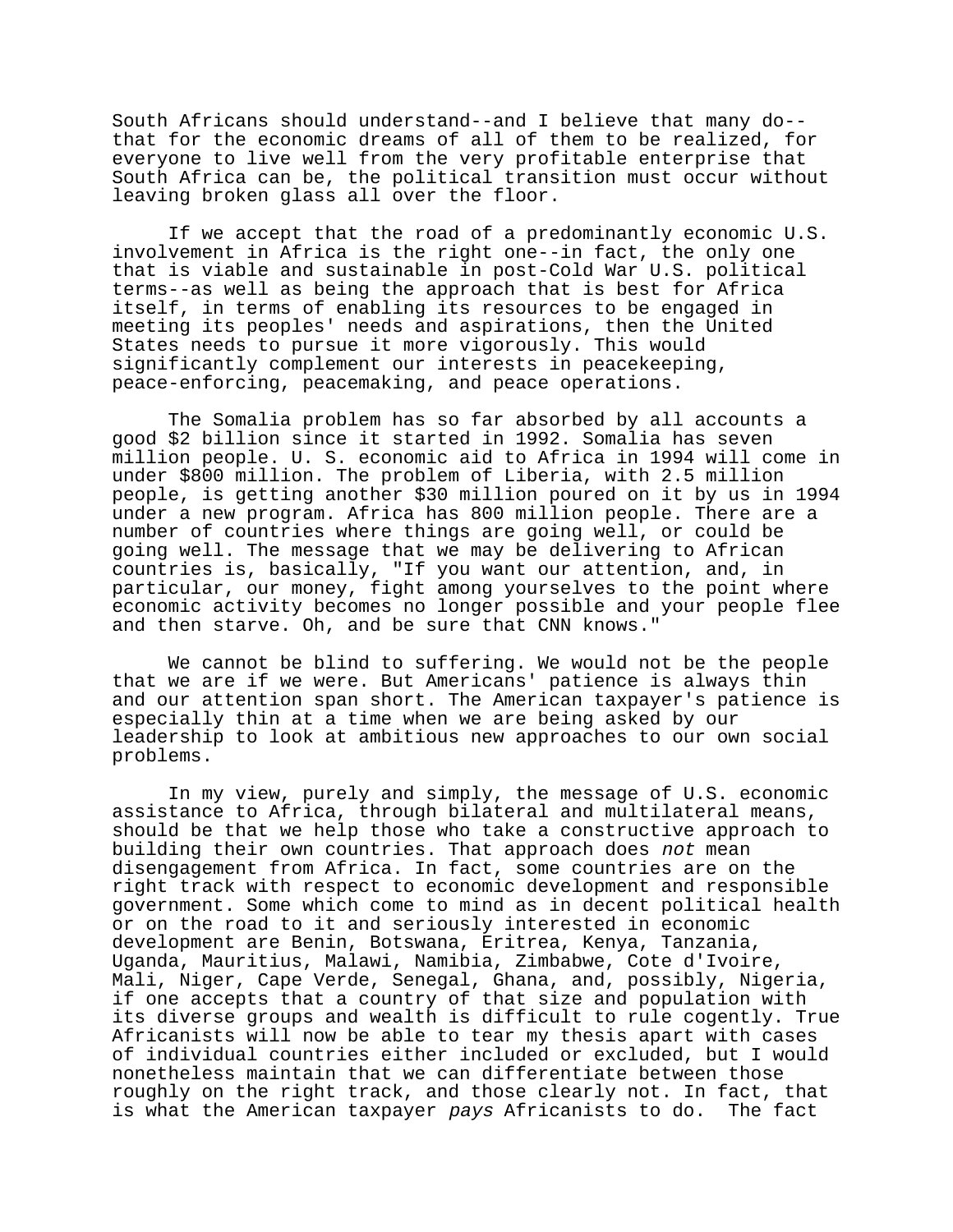that we have not always done so skillfully may be part of the eternal problem of trying to hoist Africa higher in the American foreign policy pecking order. We have sometimes succeeded in convincing our people that they should pour their money down a particular rat hole. That we have done so may have been a tribute to our eloquence or persuasive powers, but we are now harvesting the reaction in the form of sometimes indifference and resistance to involvement in Africa in general on the part of the American public.

### **U.S. Structural Adjustments Needed**.

While we are hard at work, we should look at a couple of organizational problems, also in the conduct of U.S. relations with Africa, that some have suggested need to be fixed in the name of efficiency, logic, and principle. After the 1973 Arab-Israeli war, the Department of State removed the North African countries--Morocco, Algeria, Tunisia, and Libya--from the jurisdiction of the Bureau of African Affairs and put them into the then Bureau of Near East and South Asian Affairs. Those countries were involved in the Arab/Israel question, a matter of primordial concern to us, as Arab, "Middle Eastern" countries; thus, logic in conducting relations with them was based on that aspect of their nature. Their inclusion with other Arab League states in that Department of State bureau made administrative as well as policy sense at that time.

Twenty years later, it may be that that division of responsibility for countries within the Department of State is now in fact archaic and the North African countries should be "returned" to the African continent in terms of the conduct of U.S. foreign policy. With the forward movement toward success in the Middle East peace negotiations that has been achieved, whether the Maghreb states, firmly on the African continent after all, are lumped with Near Eastern countries or African countries in terms of carrying out U.S. policy is no longer the major question that it was in 1973.

There is another aspect to the matter. The line drawn below North Africa on the State Department map roughly divides "Arab" North Africa from black, "sub-Saharan" Africa. Elsewhere in the Department of State such differentiation does not exist. Australia and New Zealand are part of the Bureau of East Asian and Pacific Affairs. The "Near East" and "South Asia" parts of the old Bureau of Near East and South Asian Affairs were split into two separate bureaus at Congressional behest in 1993, presumably at least partly in the name of geographic logic. Canada remains part of the Bureau of European Affairs rather than the Bureau of Inter-American Affairs, but one wonders how long that will last as the North American Free Trade Agreement (NAFTA) is expanded and Canada itself takes a greater interest and role in the Organization of American States (OAS), linking to a greater degree U.S. relations with Canada to our relations with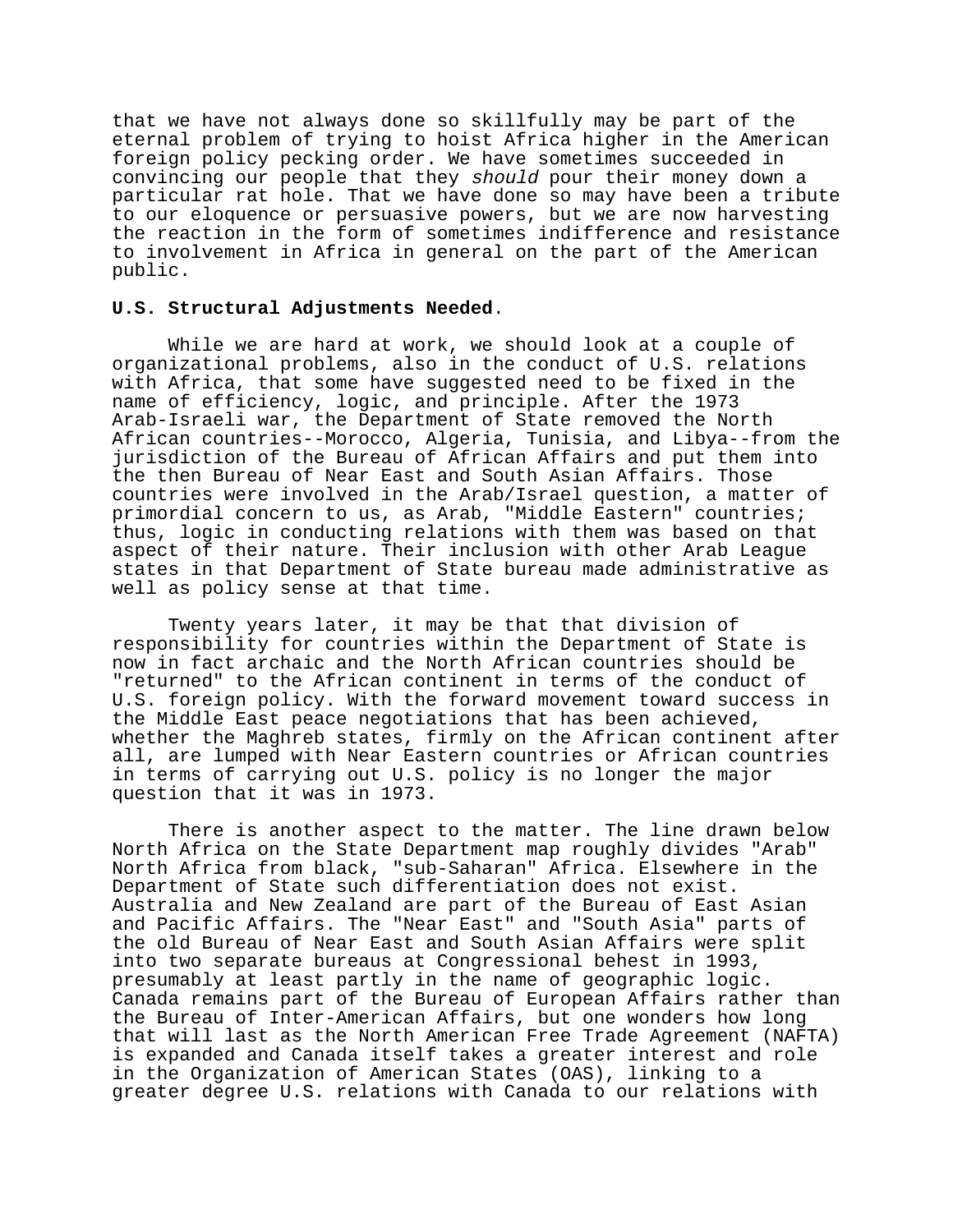Mexico and other countries in the Americas.

I believe that it is now time, with the Middle Eastern question on the way to resolution and with the need to tightly coordinate U.S. relations with all the Arab nations diminished by the end of the Cold War, to consider restoring the geographic logic and integrity of the term "African affairs" by transferring responsibility for the conduct of U.S. relations with the North African nations back to the Bureau of African Affairs. All of this reorganization may seem a bit arcane. At the same time, anyone who has ever worked in an organization knows well that the structure of an organization determines the locus of responsibility and power--in fact, the logic of the body.

Some observers have noted that the same cognitive dissonance exists in the organization of U.S. military relations with Africa. Africa now falls under the purview of several commands, several commanders-in-chief. Part of it belongs to the European Command (EUCOM), part of it belongs to the Central Command (CENTCOM), and part of our activities in Africa fall under the authority of our Special Operations Command (SOCOM). I am not aware that these commands step on each other's feet and I hesitate at the thought of creating another command in the face of budget cuts and "reorganizing government," but it is nonetheless the case that Africa is the sole continent which does not have a U.S. command specifically responsible for coordinating and carrying out U.S. military activities within it. In my view that does not make sense, particularly considering the level of our recent activities in Africa--in Somalia, in Rwanda, in Kenya, and elsewhere. The new Africa Command (AFCOM) should be based in the continental United States, for purposes of economy and because it would not be obvious in any case where in Africa such a headquarters should be based. This would not be unprecedented: CENTCOM is based in Tampa, Florida; the Pacific Command, in Honolulu; and SOUTHCOM, for Central and South America, is presently based in the Canal Zone of Panama, with thought being given to a move to the continental United States as 1999 and the handover of U.S. installations in Panama to the government of Panama draw closer. AFCOM would have a staff, but no specific forces assigned to it.

Thus, I put forward for consideration one major substantive and two organizational course adjustments of current U.S. Africa policy. The substantive one is a shift away from crisis-oriented attention and aid to Africa, to a dollars-and-cents, "Africa as a financial and commercial opportunity" approach to the continent. I believe that such a policy is the only long-term sustainable American approach to Africa. The two structural changes that I suggest we look at include moving the Maghreb states back into the Bureau of African Affairs of the Department of State and mounting a new U.S. military joint command, AFCOM, based in the United States, to coordinate and be responsible for all U.S. military involvement in Africa. I believe that these two structural changes are suggested by logic, efficiency, and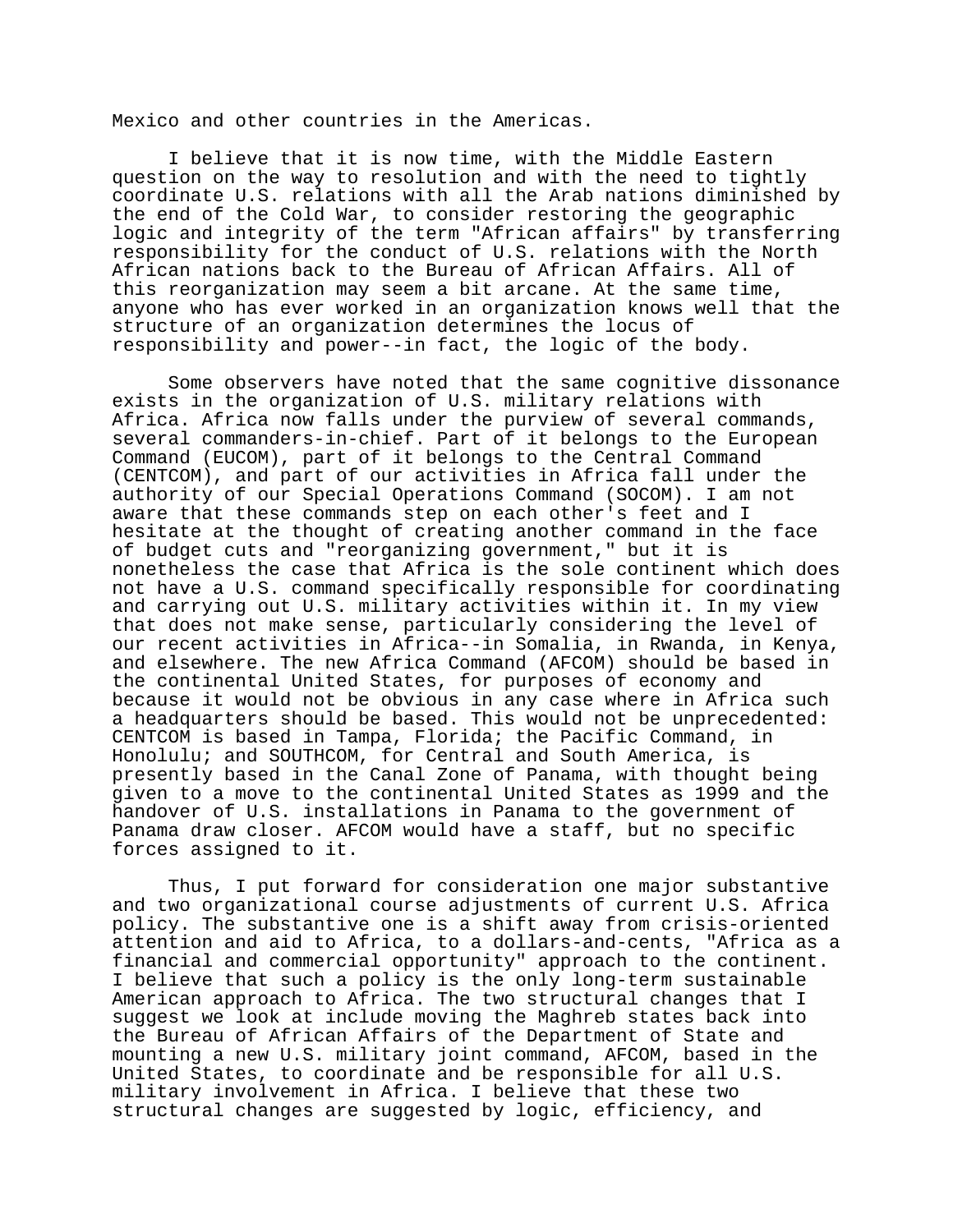principle in the conduct of U.S. relations with Africa.

#### **Vision**.

What should be our long-range vision of Africa and U.S. relations with the countries that together comprise the continent? First, it should be that each African country governs itself in such a way that its people live a decent life from the land and resources available to it. A decent life is hard to define, but its obvious components include education, health, the free exercise of human rights, a functioning system of justice, and distribution of wealth that does not include extremes that polarize, but does provide incentives to achieve. African countries should live at peace inside themselves and with each other. They should cooperate fruitfully in economic and political forums, realizing economies of scale and infrastructure whenever possible, to seek to improve the lot of each of them.

African nations should be responsible citizens of the planet, acting as conscientious conservators of the portion of the environment that they occupy. African nations should be responsible participants in commonly agreed upon international undertakings, including peace operations when necessary. They should take a particular responsibility for maintaining order on the African continent, as much as possible, keeping the peace among themselves. The rest of the world does not have much means for it.

What should Africa be for the United States? It can and should be an interesting and reliable economic partner. We have things we wish to buy from Africa, we have savings to invest in Africa, and we have products we wish to sell to Africa. It should be a place where African-Americans in pursuit of their heritage, American missionaries, scientists, researchers and conservationists interested in Africa, and just plain American tourists wanting to show their children Africa can go and travel in peace and security, as free as is possible of danger from disease or violence. We want Africa and Africans to do well. We want African nations to be strong, healthy, prosperous neighbors and partners in the world. Obviously, a long way remains to go in that regard for that state to prevail across the continent, but despair in the face of disparity between actual circumstances and what one seeks to bring about is never justified; realism is, and upon that basis future U.S. policy toward Africa should be constructed. It can be done.